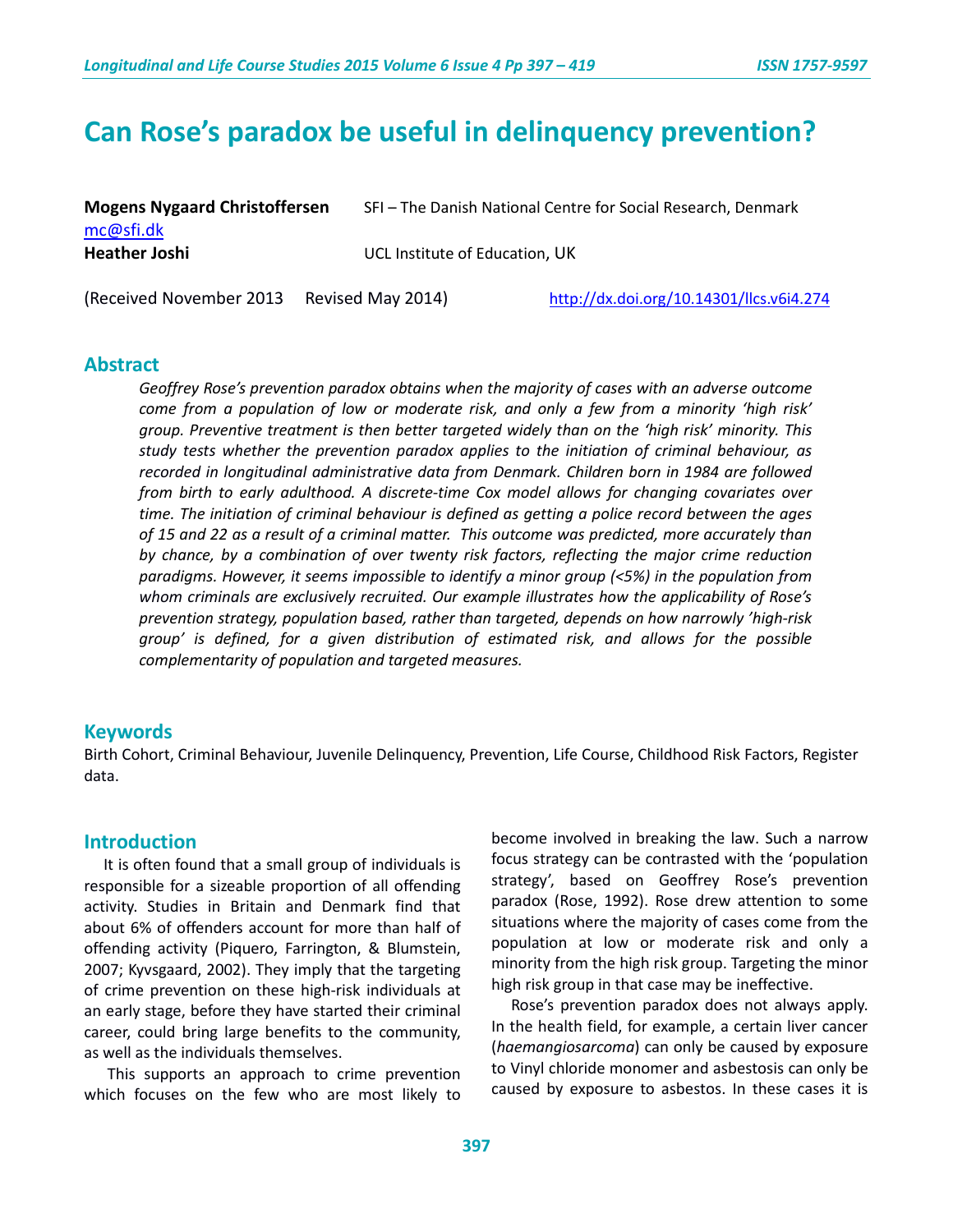possible to locate a specific small group accounting for nearly all the cases. The prevention strategy is simply to minimize the number of persons who get exposed to Vinyl chloride monomer, or asbestos, respectively.

 Seat belts in cars provide an example where Rose's prevention paradox is appropriate. Seat belts, the preventive measure, reduce the number of casualties effectively. It is impossible to isolate those with a high risk; a seat belt has to be used every time by everybody in a car, although the risk is very low. The preventive measure spread throughout the population brings large benefits to the community but offers little to each participating individual because their risk is low (Rose, 1992). Rose argues that the population strategy is appropriate when a small causal risk involves a large number of people and it seems difficult to identify a minor group in the population from whom most of the cases are drawn.

 In the present paper, the applicability of Rose's paradox for crime prevention is explored in a national total sample of 54,000 children born in 1984 in Denmark, and followed into adulthood. In order to locate a high risk group we estimate the hazards of being registered by the police for criminal behaviour. Other administrative registers provide indicators of major risk factors in parenting, location and individual resource deficits. Risk factors from birth to adulthood are used to estimate the hazards of getting a police record of criminal behaviour between the ages of 15 and 22.

## **Theories of crime prevention**

 The rationale for identifying juvenile delinquents who may graduate to crime is articulated in the White Paper from the Danish Ministry of Justice supporting early intervention (Justitsministeriet, 2009). Research on delinquency reduction asks if it can be predicted whether a given adolescent is likely to become a delinquent. The question has been debated over the last fifty years. In the 1940s, 50s and 60s efforts were made to identify delinquents or to spot potential delinquents (mainly among boys). The first studies were based on retrospective data looking back to childhood where many of the factors did not become operative until later in the boys' lives. The purpose was to identify delinquents in advance of any manifestation of criminal behaviour. Childhood factors included 'discipline of boy by father', 'supervision of boy by mother', 'affection of parents for boy', and 'family cohesiveness' (Glueck, 1962; Glueck, 1963). David Farrington and colleagues found that having a father who had been arrested, a young mother, or a bad neighbourhood were links in the causal chain leading to boys' delinquency (Farrington, Jolliffe, Loeber, Stouthamer-Loeber, & Kalb, 2001). Psychometric instruments for identifying youth at risk of delinquency were constructed and evaluated (Loeber, Dishion, & Patterson, 1984; Glueck, 1950). A review by Loeber and Dishion (1983) found that the best predictors of criminal behaviour were reports of the child's stealing, lying, or truancy, with the child's problem behaviour close behind. Parents' family management (supervision and discipline), the child's conduct problems, parental criminality, and the child's poor academic performance were other principal predictors of delinquency. Murray and Farrington find in a review of prospective longitudinal studies that the most important risk factors are impulsiveness, low IQ, low school achievement, poor parental supervision, punitive or erratic parental discipline, cold parental attitude, child physical abuse, parental conflict, antisocial parents, large family size, low income, high delinquency rates in schools, and neighbourhoods (Murray & Farrington, 2010). Most of the studies were based on predicting crime in a group of young people who already had manifested criminal behaviour (Olver, Stockdale, & Wormith, 2009; Leschied, Chiodo, Nowicki, & Rodger, 2008; Loeber et al., 1984).

## **The research questions**

 In the present study we want to predict who becomes a criminal, defined as those who are recorded by the police for criminal behaviour by age 22. We construct a screening instrument for individual young people derived from measures collected before any criminal behaviour is recorded in police records, to address the following questions:

- 1 How well can the method predict criminal behaviour for both boys and girls?
- 2 How many of the predicted children will actually be involved in criminal behaviour within the follow-up period?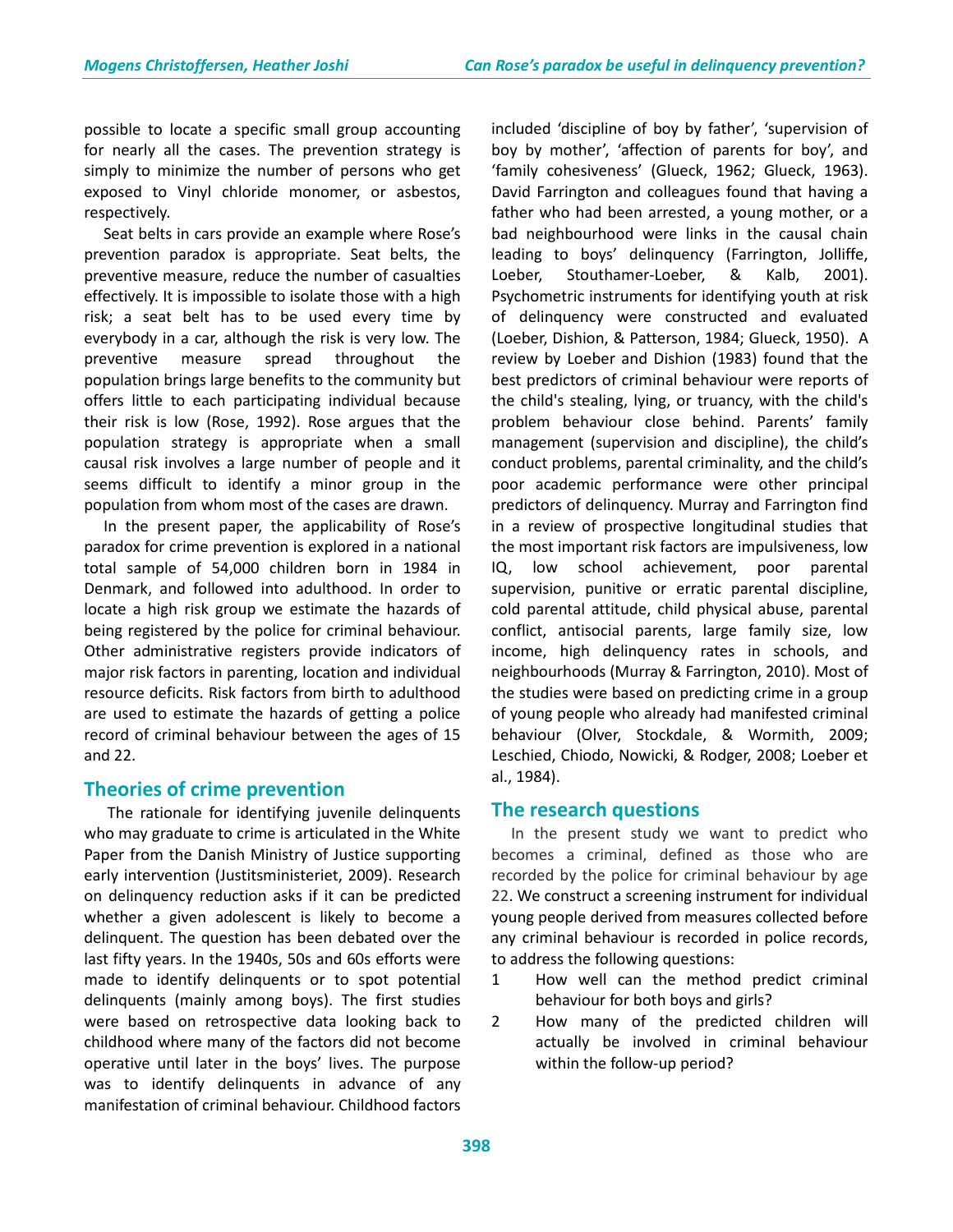- 3 How many of the young people who do get into trouble with the police will actually come from the 'high risk' group?
- 4 What level of estimated risk should count as 'high'?

 The answers to these questions may help us to choose between a crime reduction programme based on universal measures (Rose's population strategy) and one focussed on the 'high-risk'.

 The next section of the paper reviews theories of crime prediction and prevention. This is followed by sections on data sources and methods and results. The discussion section includes a reminder of the research questions, before a brief conclusion. The appendices give details of the register data sources, supplementary regression results and the statistical model.

## **Theories of crime prediction and prevention**

 The strategy of crime prevention focussed on 'high risk' individuals involves screening and early treatment for those at the extreme of the risk distribution. An important aim of this crime prevention strategy is a reduction in the risk factors under the assumption that the risk factors represent a causal link between risk factors and outcome. Per-Olaf Wikström emphasizes the importance of addressing the lack of integration of levels of explanation of how environmental and individual conditions interact (Wikström, 2006). Predictors or risk factors are chosen on the basis of four major paradigms each with its own explanation of crime and potential relevance to crime reduction in primary and secondary crime prevention theories (Hope, 2000; Soothill, Christoffersen, Hussain, & Francis, 2010).

 *1. Primary crime prevention* theory focuses on universal measures to reduce delinquency without reference to individual characteristics. Such a 'population strategy' aims at reducing crime by interventions directed at the general population. One paradigm (1.a.) emphasizes the importance of the current situation and opportunities as the most essential factors rather than the individual's background (Clarke, 1980). Prevention should focus on the setting itself that may prompt, provoke, pressure, or permit an individual to offend (Cornish & Clarke, 2003; Clarke, 1997)*.* The other primary paradigm (1.b.) links criminal behaviour to localities or neighbourhoods and only to a lesser extent to individual characteristics (Sampson, Morenoff, & Raudenbush, 2005; Wikström, 1998). Segregation differentially exposes members of disadvantaged groups to violence and looser informal community controls. This theory implies that generic interventions to improve neighbourhood conditions and support families may reduce violence in the locality, and that moving individuals out of a high risk area will in itself reduce their risk of offending.

 *2. Secondary crime prevention* targets specific subgroups of the population believed to be at greater risk than others - a 'high risk' approach. Here again we have two main paradigms: Paradigm (2.a) focuses on developmental theories, parental child-rearing methods and disadvantages during adolescence as the background for deviant behaviour (Farrington & Welsh, 2007; Farrington, 1994; Loeber & Blanc, 1990). Paradigm (2.b) focuses the decision-making processes of young people at high risk of delinquency, explaining delinquency by resources such as their own lack of education, poverty, unemployment, or unstable family status. According to this paradigm, criminality can be seen as a rational behaviour, one among several possibilities to increase income (Becker, 1968). Under this fourth paradigm the prevalence of crime depends on: the possibilities of illegal compared to legal income; the risk of being caught; the severity of the punishment in case of conviction; the possibilities of legal employment; individual willingness to expose oneself to risks and preferences for crime; and the amount of their social capital – reputation, employment, marriage (Williams & Sickles, 2002). Within this paradigm, crime prevention effort focuses on the options of high-risk groups and how to influence their rational choices.

 *3. Tertiary crime prevention* aims to truncate the criminal career and deals with the treatment of known offenders (Pease, 1997). This is further down the line than the point on which we focus – the firsttime contact with the police before the criminal career has taken any further steps. Hence the present study seeks inspiration from the theories of primary and secondary crime prevention. These four paradigms are not mutually exclusive, but constitute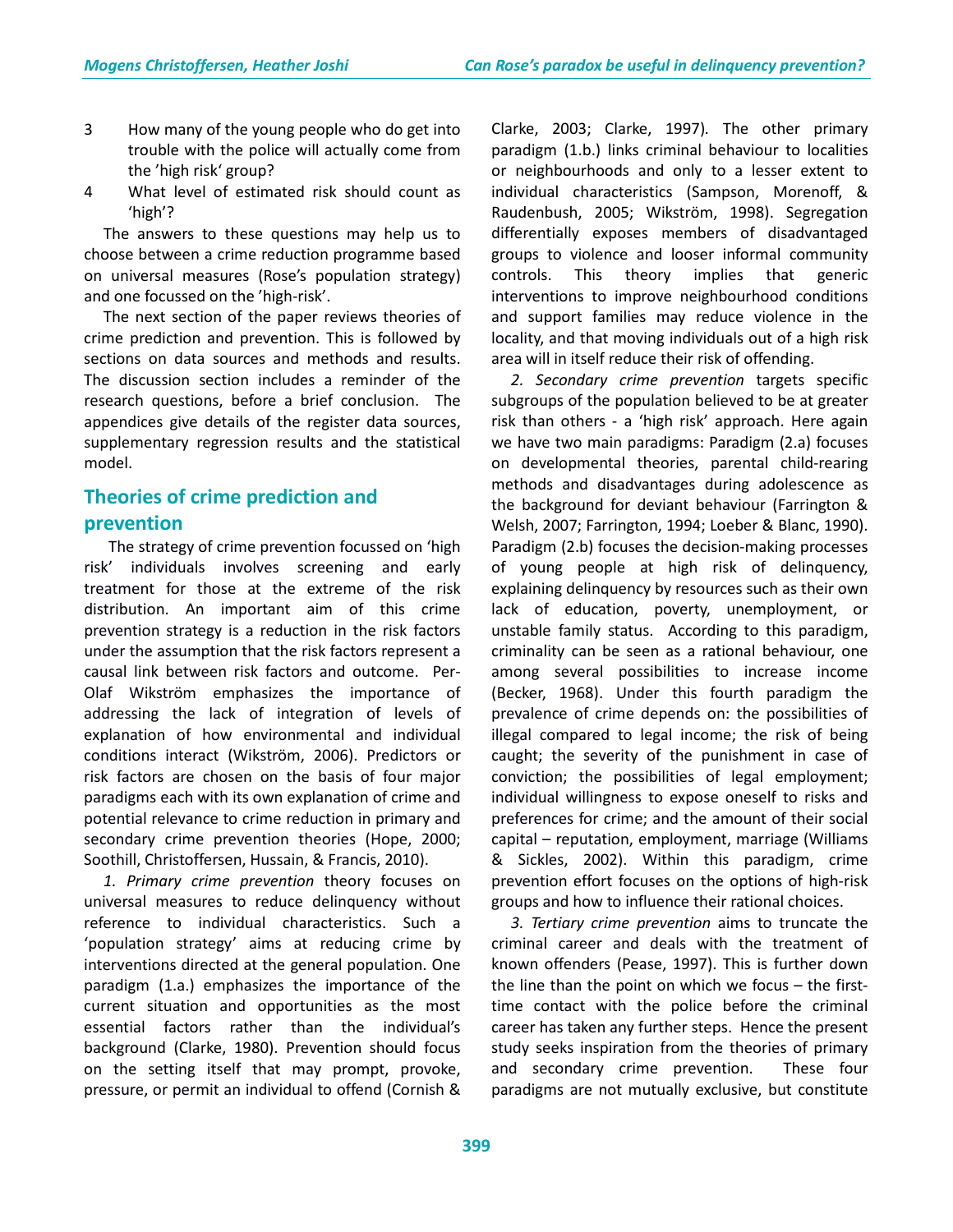our frame of reference for selection of potential risk factors to predict crime in a prospective longitudinal study.

### **Causality**

 If Rose's prevention paradox is appropriate for forming a crime prevention strategy, there has to be a causal link between effective population intervention measures and criminal activities. There have been several comprehensive reviews on such evidence (for example: Farrington & Welsh, 2007). These measures include: changing parenting practices (Olds et al., 1998); changed environments in preschools (Schweinhart et al., 2005); peer tutoring or mentoring in schools (Hahn, 1999; Welsh, 2007); or school training programs (Pfiffner, R.A.Barkley, & G.J. DuPaul, 2006); and anti-bullying programs in schools (Olweus, 2005). These measures have demonstrated causality via effective prevention in randomized control trials. At the present stage, not all paradigms have been supported when they were implemented as delinquency prevention strategies. Measures targeting localities/neighbourhoods have not yet delivered the expected results in U.S.A. (Welsh & Hoshi, 2006).

 Prospective longitudinal studies offer the best way to study the predictors of delinquent and criminal behaviour (Murray, Farrington, & Eisner, 2009). A review by Farrington, Ohlin, & Wilson, (1986) found eleven prospective longitudinal surveys with information about crime and delinquency based on samples of at least hundreds of persons. Liberman (2008) found over 60 longitudinal data sets, and more have been published since. Two thirds of the studies were from the U.S., the rest came from ten other developed countries, including Denmark. One in four studies included males only.

### **Data**

 We use longitudinal data assembling indicators of risk factors for a complete cohort of all children born in 1984 (N=27,840 boys and 26,618 girls) in Denmark. The children are followed from birth to early adulthood in 2006. A criterion for participation was that the children were resident in Denmark on 1 January 1998 at 14 years of age. Adolescents known to have emigrated or died were censored at the last person year they appeared in the records. The risks are estimated from birth until they first get a police record or until early adulthood. The register includes individual risk factors such as living in a disadvantaged area, parental circumstances and behaviour, and individual resource deficits recorded for the birth cohort from an early age and in early adulthood (table 1 and appendix A).

 The risk factors and outcome variables were chosen on four criteria: 1) A theoretically grounded choice based on the crime paradigms set out above, and on prior empirical evidence. 2) Predictions should rest on a non-biased population-wide base. 3) The risk factors should be registered in the administrative archives. 4) With these constraints on data availability, the outcome was chosen as the event of first getting a record in the police register of criminal behaviour under the Penalty Code. Someone appears in the police register if they are either charged or confined under the criminal Penalty Code, see appendix A for details. The criterion used indicates the event of embarking on what may turn into a 'criminal career'. This measure is not a true measure of crime, because some of those with records, say of arrest only, will not be convicted. Equally, some of those who have committed crimes will not have been brought to the notice of the police. However, this indicator is treated as proxy for criminality, subject to these caveats and we sometimes use this term in what follows where we do not explicitly remind readers that the police register is our source.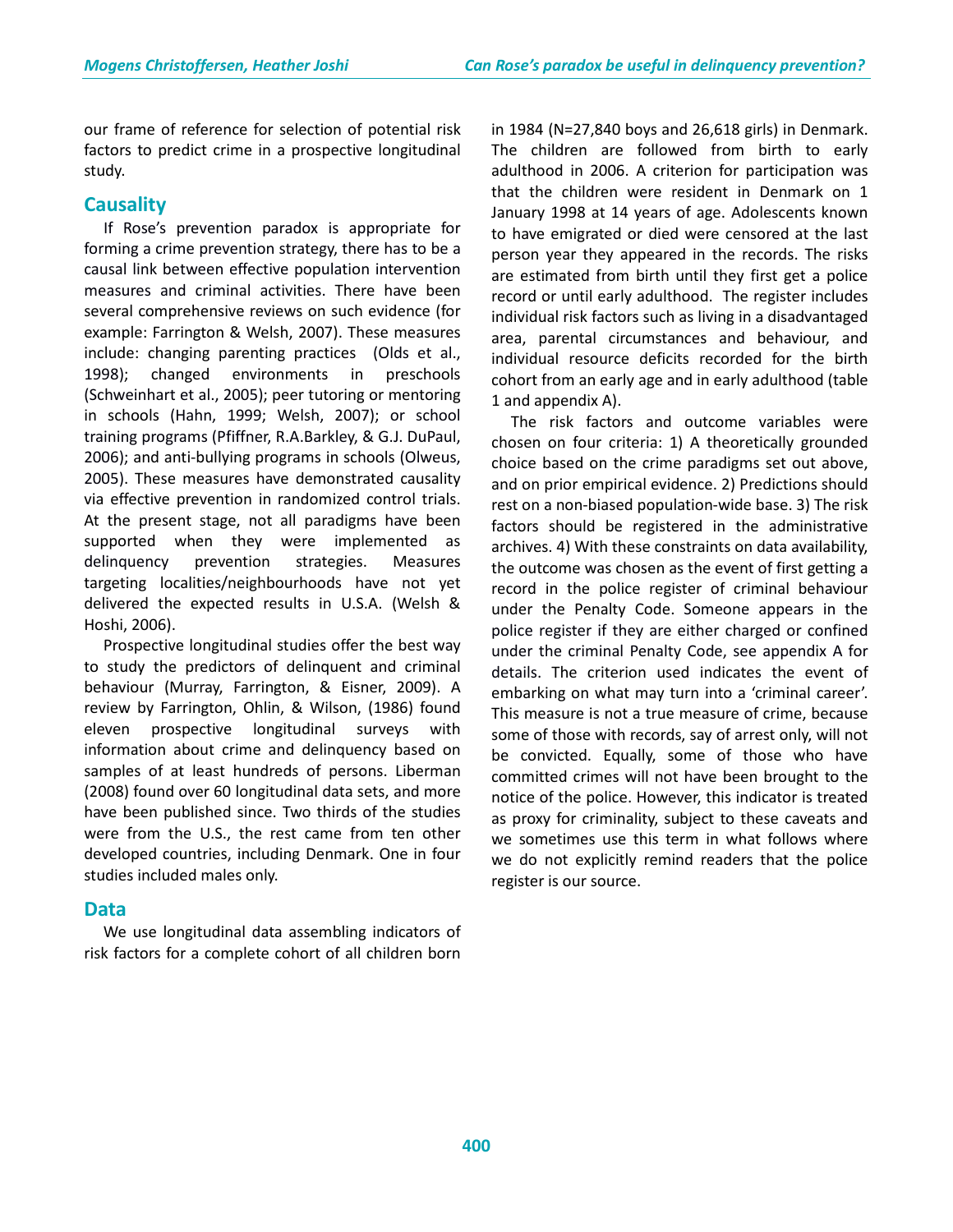| <b>Register</b>                         | <b>Variables</b>                                                               | <b>Years included</b> |
|-----------------------------------------|--------------------------------------------------------------------------------|-----------------------|
| Police archives                         | Arrest, pre-trail detention, charges of crime under the<br><b>Penalty Code</b> | 1999-2006             |
| Population statistics                   | Gender, age, marital status, address                                           | 1980-2006             |
| Medical register on vital<br>statistics | Cause of death, suicide                                                        | 1979-2006             |
| <b>Employment statistics</b>            | Unemployment, branch of trade, occupation                                      | 1980-2006             |
| Housing statistics                      | Ownership, number of rooms,                                                    | 1980-2006             |
| <b>Education statistics</b>             | School achievements, education, vocational training                            | 1981-2006             |
| Social assistance act statistics        | Children in care, preventive care                                              | 1977-2006             |
| Crime statistics                        | Violation, adjudication, imprisonment                                          | 1980-2006             |
| Income compensation benefits            | Social benefit, duration                                                       | 1984-2006             |
| Income statistics tax register          | Income                                                                         | 1980-2006             |
| <b>Fertility Database</b>               | No. of siblings, parity, link to parents                                       | 1980-2006             |
| National inpatient register             | ICD-8/10 diagnoses (somatic)                                                   | 1977-2006             |
| National psychiatric register           | ICD-8/10 diagnoses (psychiatric)                                               | 1979-2006             |

## **Table 1. Information selected from the population-based registers used in the Danish cohort study**

Note: information in registers includes both children and parents.

 Administrative registers, linked together via personal identity numbers, have the advantage, over survey data, of smaller reporting biases. The data they harvest has three positive attributes:

 1) They are registered prospectively - that is, information gathered in calendar year 't+1' has no influence whatsoever on data filed in calendar year 't': these register data are not subject to back -filling, even if later information reveals errors, they are not corrected in the files available for research.

 2) Data are provided independently from a number of agencies, who have no knowledge of each other's entries.

 3) They have complete coverage of all calendar years from their birth in 1984 until 2006, when the cohort reaches age 22.

 One drawback to register data is that they only provide information known to the authorities, not for example attitudes or abilities of parents or children, psychiatric disorders not requiring admission to hospital, unreported domestic violence or undetected offences. Another is that registers are not immune from error. Registers known to be particularly unreliable, according to internal reliability tests or a few external reliability assessments, have not been used here.

## **Method**

 The analysis proceeds in three stages. First, variables were selected as potential predictors on the basis of relevance to the theories outlined above, from the more reliable sources, as listed in appendix A. Second, the predictive value of these risk factors was tested in model 1, which includes all risk factors selected on a priori grounds at the first stage. It indicates if any of them prove to be redundant. In the third stage, model 2 drops the risk factors whose estimates were not significant in model 1. The improvement of prediction is estimated by the Hosmer & Lemeshow Goodness-of-fit test (table 2). We use a maximum likelihood method to estimate a discrete-time Cox regression model (Allison, 1982). A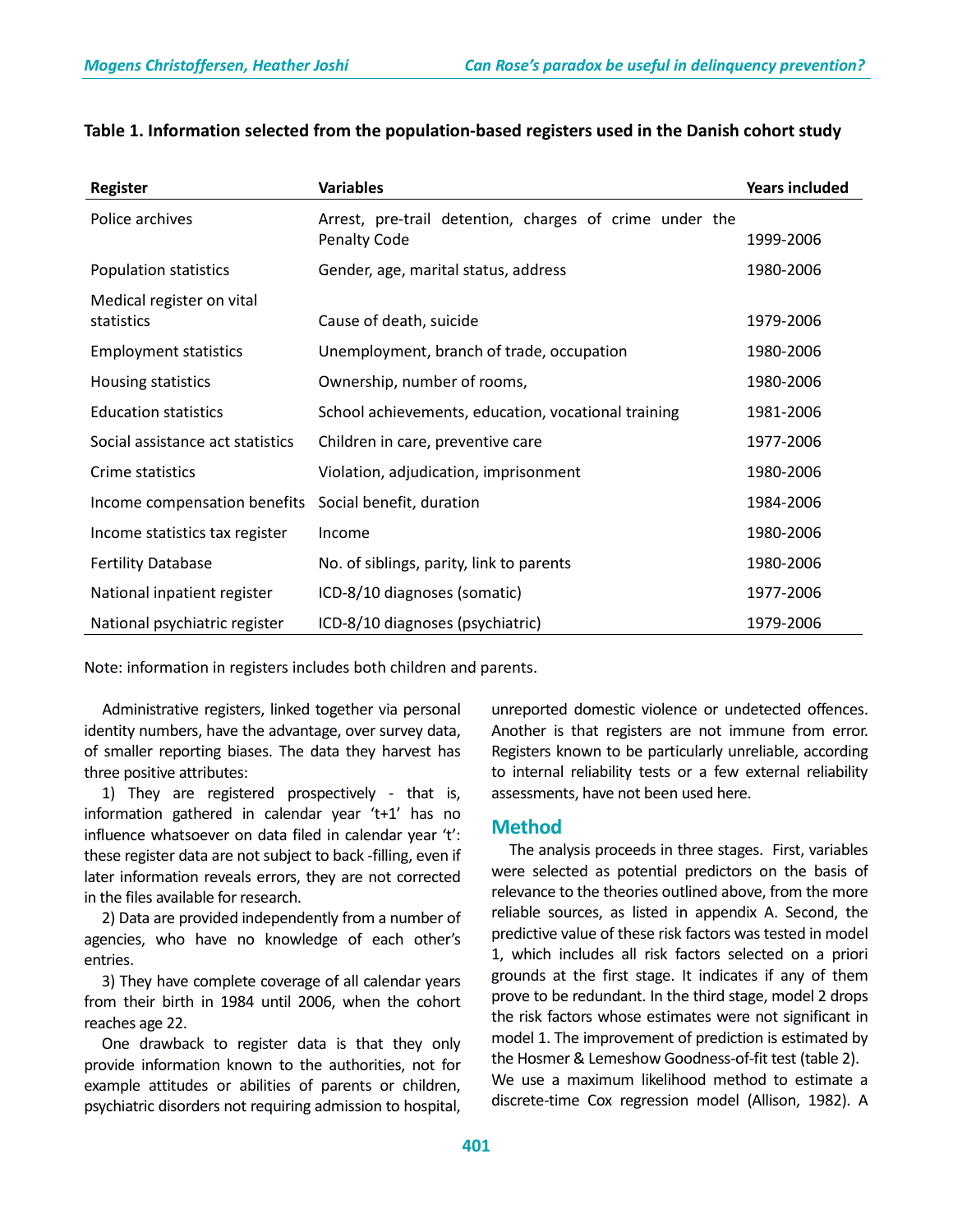similar method has been used in other crime risk studies (Christoffersen, Soothill & Francis., 2003; Soothill et al., 2010). See appendix B for details of the statistical model.

 The discrete-time Cox model was chosen to allow for changing covariates over time. The risk factors are divided into three types of time co-variation, according to the number of years for which they are introduced. Type I risk factors identify the presence of that factor in the year before the outcome may occur, for example, living in a disadvantaged area when the subject was 18 will act as a risk factor when the subject is  $19 -$  the following calendar year, and being there at age 19 would be a risk factor for age 20. Type I factors are reversible. Thus, a move out of a disadvantaged area at 20 would affect prediction in for the following year, age 21. Type II risk factors are time-varying, in that they are introduced in the year when they first occur, but once 'switched on' are irreversible, applying for all subsequent years. Family separation, for example is one of the factors assumed to have such a lasting effect. Type III risk factors are those that are taken to indicate a permanent condition throughout the risk period from age 15, for example, if the child didn't ever pass lower secondary ('basic') level this is taken to be an indicator of permanent poor performance.

### **Results**

 Among the birth cohort of 54,458 individuals 11.2% (or 6,075) had experienced at least one contact with the police (arrest, confinement or charge under the Penalty Code) between the ages of 15 and 22. This represents 17.0% of the males and 5.0% of the females.

 Among the risk factors, whose mean person years are listed in the second column of table 2, parental mental illness during childhood was registered during 11% of person years from 15 to 22. Registered violence to or by parents in the childhood home apply to 8% of the years under observation. In about 60% of the person years, one of the parents had experienced at least one year with more than 21 weeks of unemployment up to that point. During the window when the children were 15 to 22 years old, nearly 38% of person-years had been preceded by a family separation at some point. While these risk factors are examples of relatively common incidence, other predictors are rare. Only 2% of the person-years from age 15 had lived in a disadvantaged area. Child abuse and neglect are registered for 3.8% of the person-years. The focus-child having ever been in social care covers 7.1% of the person years. Less than 1% of the person-years had followed a parental conviction according to the criminal code (Type I).

### **Risk factors**

 As shown in table 2, most of the 25 potential risk factors, selected for model 1 on theoretical grounds turned out to be highly significant predictors of getting a police record. Although the effect sizes may be modest for the individual risk factors, the total picture may be predictive. Four turned out to be redundant: parental suicidal behaviour, parental substance abuse, poverty during the young person's upbringing and the young person's hospitalisation for psychiatric disorder. If these factors do have an influence, it is absorbed into other risk factors. Odds ratios greater than 1 confirm a positive association with crime. The estimates were not affected by excluding the redundant covariates. Model 2 showed that parental background factors such as domestic violence, parental mental illness, child abuse and neglect, child in (public) care, and family separation all contributed independent information to the prediction of criminality. Structural factors such as parental vocational qualifications and parental unemployment also contributed to the explanation model, as did the young person living in a disadvantaged area or rented housing, and other indictors of a resource deficit in the young person's 'human capital': low education, youth poverty and youth unemployment. Other variables retained in model 2 pertaining to the young person's behaviour, with relatively high odds ratios, were substance abuse (alcohol or drugs ) and attempted suicide (ORs 1.95 and 1.60 respectively). Convictions of the mother, though very rare (0.3% of person years), were strong predictors of their offspring's later police contacts with an odds ratio of 1.76. Convicted fathers were not quite as rare (0.7%) and were less strongly associated (OR 1.34). Up to a point, the results conform to the notion that it is the rarer risk factors which have the higher risks, e.g., child abuse and neglect - 3.8 % of person-years and odds ratio of 1.86. However the risk ratios attaching to childhood or adolescent adversity are dwarfed by the relative risk of being male, where the odds of being registered for criminal behaviour is three times higher than for females.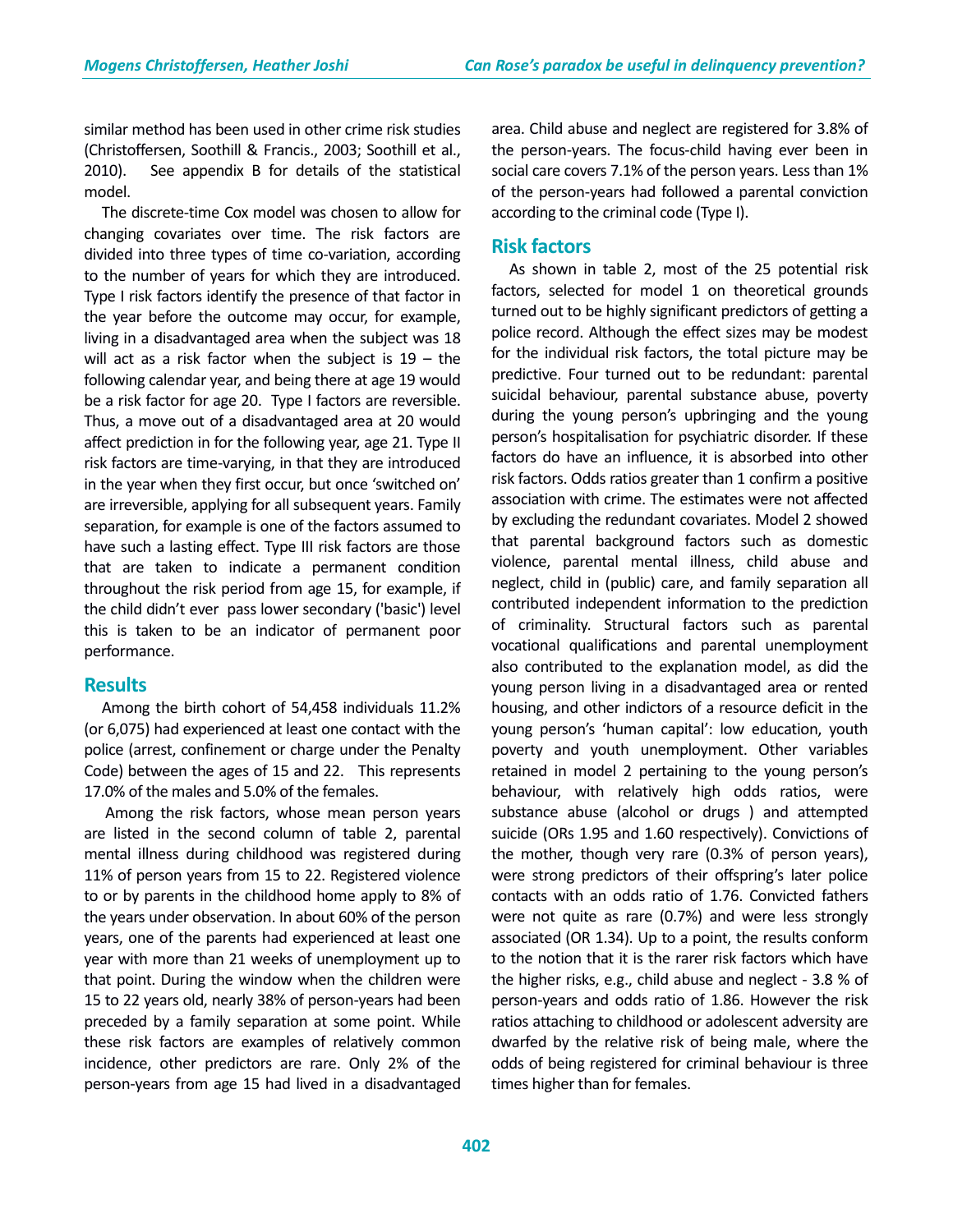|                                             | % of<br>Τ                |                  | Model 1  |                   |        |       | Model 2  |                   |        |               |
|---------------------------------------------|--------------------------|------------------|----------|-------------------|--------|-------|----------|-------------------|--------|---------------|
|                                             |                          |                  |          | <b>SE</b>         |        |       |          | <b>SE</b>         |        |               |
|                                             | у<br>р                   | person-<br>years | Estimate | Standard<br>Error |        | Odds  | Estimate | Standard<br>Error |        | Odds<br>ratio |
|                                             | e                        |                  |          |                   |        | ratio |          |                   |        |               |
| Constant term                               |                          |                  | $-4.56$  | 0.07              |        |       | $-4.55$  | 0.07              |        |               |
| 20 year                                     |                          |                  | $-0.89$  | 0.06              | $***$  |       | $-0.88$  | 0.06              | ***    |               |
| 19 year                                     |                          |                  | $-0.56$  | 0.05              | ***    |       | $-0.56$  | 0.05              | $***$  |               |
| 18 year                                     |                          |                  | $-0.21$  | 0.05              | $***$  |       | $-0.21$  | 0.05              | $***$  |               |
| 17 year                                     |                          |                  | $-0.20$  | 0.04              | ***    |       | $-0.20$  | 0.04              | $***$  |               |
| 16 year                                     |                          |                  | $-0.17$  | 0.04              | ***    |       | $-0.17$  | 0.04              | ***    |               |
| Parental background:                        |                          |                  |          |                   |        |       |          |                   |        |               |
| Parental inpatient mental<br>illness        | Ш                        | 11.2             | 0.09     | 0.04              | $\ast$ | 1.10  | 0.10     | 0.04              | $\ast$ | 1.10          |
| Parental substance abuse                    | Ш                        | 6.9              | 0.04     | 0.05              | Ns     | 1.04  |          |                   | Ns     |               |
| Parental suicidal behaviour                 | Ш                        | 2.9              | $-0.05$  | 0.06              | Ns     | 0.95  |          |                   | Ns     |               |
| Parental violence                           | Ш                        | 8.4              | 0.39     | 0.04              | ***    | 1.48  | 0.39     | 0.04              | $***$  | 1.48          |
| Non-Danish                                  | $\mathbf{I}$             | 7.2              | 0.48     | 0.04              | ***    | 1.62  | 0.49     | 0.04              | $***$  | 1.63          |
| Mother has no vocational<br>qualification   | I                        | 70.3             | 0.14     | 0.04              | ***    | 1.15  | 0.14     | 0.04              | $***$  | 1.15          |
| Father has no vocational<br>qualification   | T                        | 76.7             | 0.24     | 0,04              | ***    | 1.28  | 0.24     | 0.04              | ***    | 1.28          |
| Parental unemployment<br>>21 weeks          | Ш                        | 60.9             | 0.32     | 0.03              | $***$  | 1.37  | 0.32     | 0.03              | ***    | 1.37          |
| Poverty (<40% of median<br>income)          | Ш                        | 20.3             | 0.04     | 0.04              | Ns     | 1.04  |          |                   | Ns     |               |
| Child abuse and neglect                     | Ш                        | 3.8              | 0.61     | 0.05              | ***    | 1.84  | 0.62     | 0.04              | ***    | 1.86          |
| Family separation                           | $\mathbf{I}$             | 37.7             | 0.43     | 0.03              | ***    | 1.55  | 0.44     | 0.03              | $***$  | 1.55          |
| Mother teenager                             | Ш                        | 3.8              | 0.26     | 0.05              | ***    | 1.30  | 0.26     | 0.05              | $***$  | 1.30          |
| Mother convicted                            | I                        | 0.3              | 0.56     | 0.13              | $***$  | 1.75  | 0.57     | 0.13              | ***    | 1.76          |
| Father convicted                            | J.                       | 0.7              | 0.29     | 0.10              | $\ast$ | 1.34  | 0.29     | 0.10              | $\ast$ | 1.34          |
| Location:                                   |                          |                  |          |                   |        |       |          |                   |        |               |
| Rented housing (not self-<br>owner)         | I                        | 30.9             | 0.16     | 0.03              | ***    | 1.17  | 0.16     | 0.03              | ***    | 1.18          |
| Disadvantaged area                          | I                        | 2.1              | 0.24     | 0.07              | $***$  | 1.28  | 0.24     | 0.07              | $***$  | 1.27          |
| <b>Individual resources</b>                 |                          |                  |          |                   |        |       |          |                   |        |               |
| Basic secondary only                        | Ш                        | 2.0              | 0.40     | 0.06              | ***    | 1.50  | 0.41     | 0.06              | $***$  | 1.51          |
| Not in process of training or<br>education  | $\overline{\phantom{a}}$ | 15.6             | 0.12     | 0.04              | $***$  | 1.12  | 0.12     | 0.04              | *      | 1.13          |
| Not graduated from high<br>school           | Ш                        | 66.8             | 0.57     | 0.05              | ***    | 1.76  | 0.57     | 0.05              | ***    | 1.76          |
| Current poverty (< 50 % of<br>median level) | ı                        | 9.6              | 0.18     | 0.05              | $***$  | 1.20  | 0.20     | 0.05              | ***    | 1.23          |
| Own Unemployment >21<br>weeks               | $\mathbf{I}$             | $1.1\,$          | 0.46     | 0.10              | ***    | 1.58  | 0.46     | 0.10              | $***$  | 1.59          |
| Focus child ever in care                    | $\rm H$                  | 7.1              | 0.34     | 0.04              | ***    | 1.41  | 0.36     | 0.04              | $***$  | 1.43          |
| Substance abuse (alcohol,<br>drugs)         | $\rm H$                  | 1.9              | 0.66     | 0.07              | ***    | 1.94  | 0.67     | 0.07              | ***    | 1.95          |
| Own attempted suicide                       | Ш                        | 0.9              | 0.44     | 0.10              | $***$  | 1.56  | 0.47     | 0.10              | $***$  | 1.60          |
| Own in-patient mental<br>illness            | Ш                        | 3.5              | 0.11     | 0.06              | Ns     | 1.12  |          |                   | Ns     |               |
| Gender (1=boy; 0=girl)                      |                          | 48.3             | 1.34     | 0.03              | $***$  | 3.83  | 1.34     | 0.03              | ***    | 3.28          |

## **Table 2: Estimated prognoses for the first-time crime events (arrest, confinement or charged according to the penalty code) the following year. Discrete time Cox model**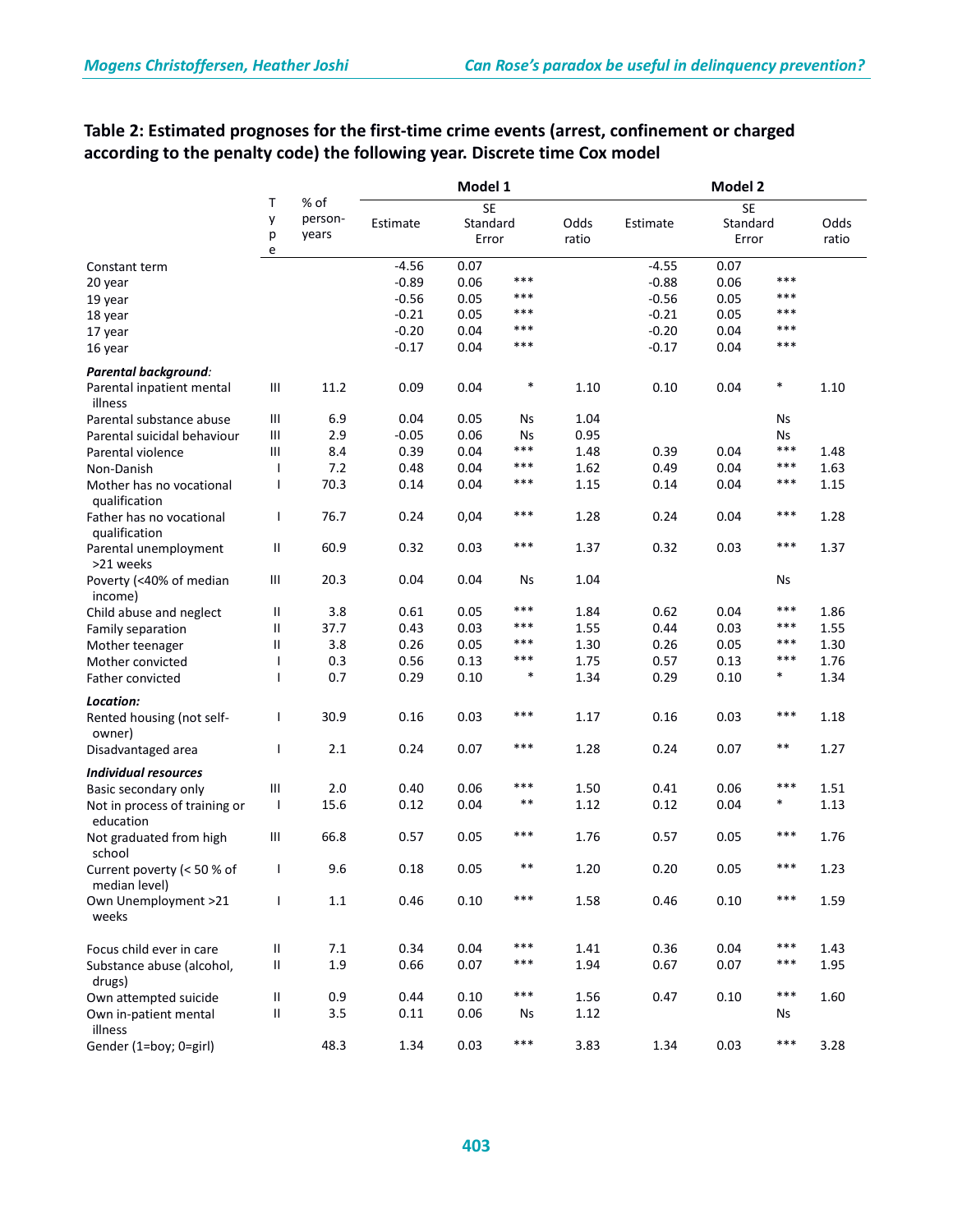#### **Notes for Table 2**

Number of first-time events n=6,075. Total number of individuals in the study = 54.458, while the total number of personyears = 300,591.

\* p < 0.05; \*\* p < 0.001; \*\*\* p < 0.0001. Ns Non-significant.

Type of time-dependency

Type I: exposed to risk factor at time t then the risk factors is also present at t+1.

Type II: exposed to risk factor at time t then risk factor is also present at all the following years.

Type III: risk factor observed for at time t it also covers the years before and after the years under investigation.

The Hosmer & Lemeshow Goodness-of-fit test shows that prediction capability is increased when using model 2 instead of model 1. Model1: Chi-square 9.32; DF 8; Pr<0.32 while Model 2: Chi-square 8.62; DF 8; Pr<0.38).

Detailed definitions of the variable in Appendix A

Source: Table 2 is based on: Register data and PolSas, Police Archive data ( Christoffersen, Skov Olsen, Vammen, Sander Nielsen, Lausten, & Brauner, 2011).

 These estimates are presented for males and females together, with just this substantial intercept to distinguish them. It might be expected that the relationship with risk factors would be sex-specific. To investigate this we estimated a fully interacted version of model 1 allowing the 25 parameters to vary by sex. Most of them (20 out of 25) were identical for men and women, see appendix C. Four risk factors were more predictive for girls than boys: parental mental illness, the mother having been convicted, the young person having attempted suicide or not being in training. On the other hand, other things equal, boys who left secondary school without qualification showed particularly high levels of criminality. Since gender differences are mainly accounted for by the binary intercept, we proceed with a pooled model, rather than a separate one for females, where offences are quite sparse. Although the girls would be particularly outnumbered in any 'high risk' group it might not be possible to exclude them from interventions.

 Another presumption is that many young people with a police record will have just one episode of offending and none further (Moffitt, 1993). To investigate this we estimated the odds ratio, in the original cohort, for a second contact with the police, and for third, fourth and fifth contacts. We do not estimate transitions to a higher number of contacts conditional on having reached the previous level since our aim is to explore early interventions based on information about risk factors from before the first contact. Contrary to the assumption that one-timeonly offenders have a different risk profile to those who repeat, the parameters estimated for a second contact with the police were similar to that of a first. However the risks did rise slightly for having the third or further registered encounters with the police. This suggests that the minority of 'hard core recidivists' were somewhat more strongly associated with some risk factors than those with one or two, as shown in appendix D. Effect sizes (Odds ratios) increased slightly for boys, for young people who had been in care, who had experienced a violent childhood (domestic violence, abuse and neglect), who were non-Danish, and for those with poor school performance.

 Figure 1 shows the number of people and their estimated risk of being placed on the police criminal register between ages 15 and 22. No-one is estimated to have a risk over 0.4, in fact very few over 0.2. Many are estimated to have very low risks. In trying to predict which of the young people will eventually get a police record of criminal behaviour we need to specify a level of risk that characterises the target.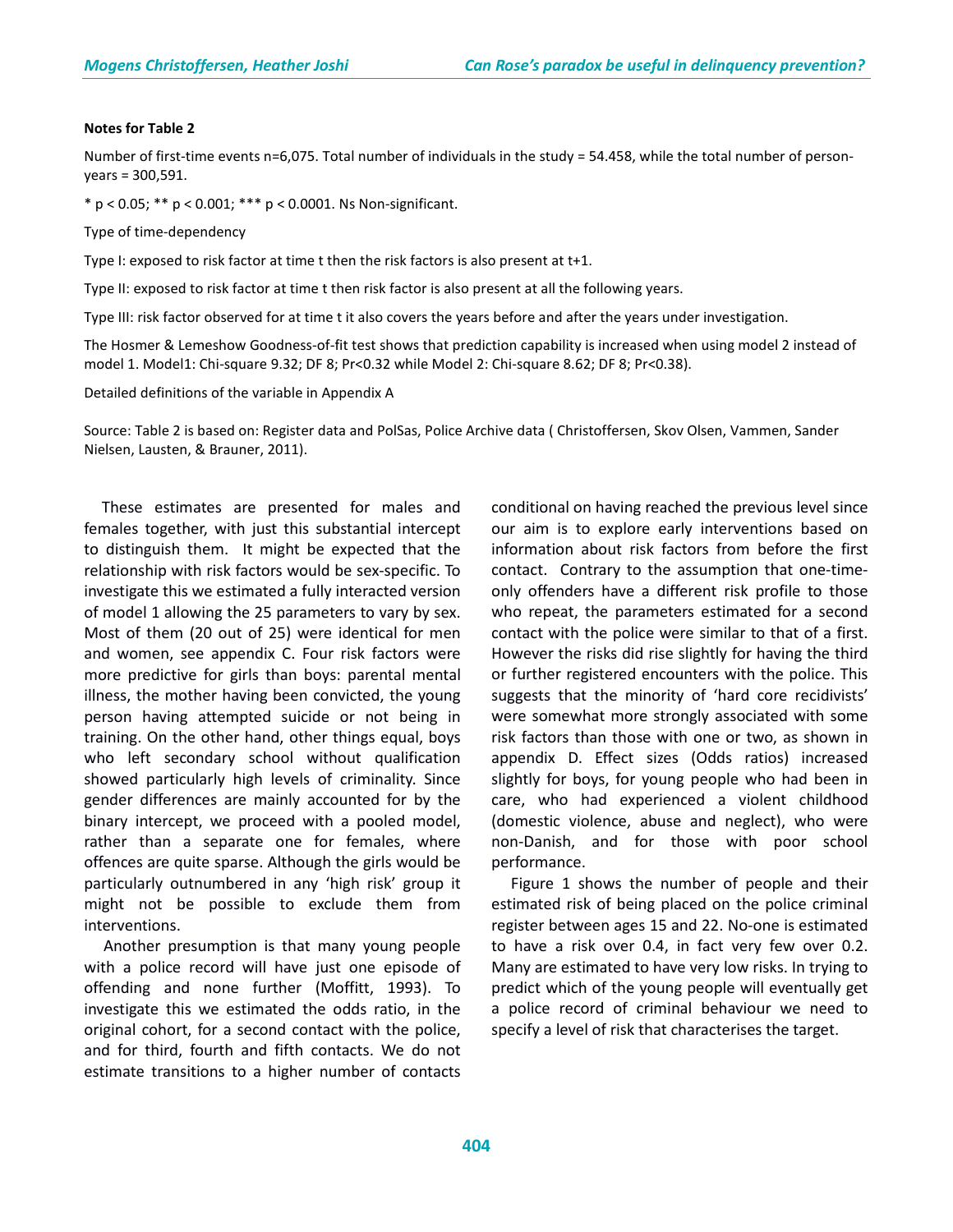

**Figure 1: Exposure in the population / Number of people with expected risk**

Note: the horizontal axis is the estimated risk levels 0 to 0.40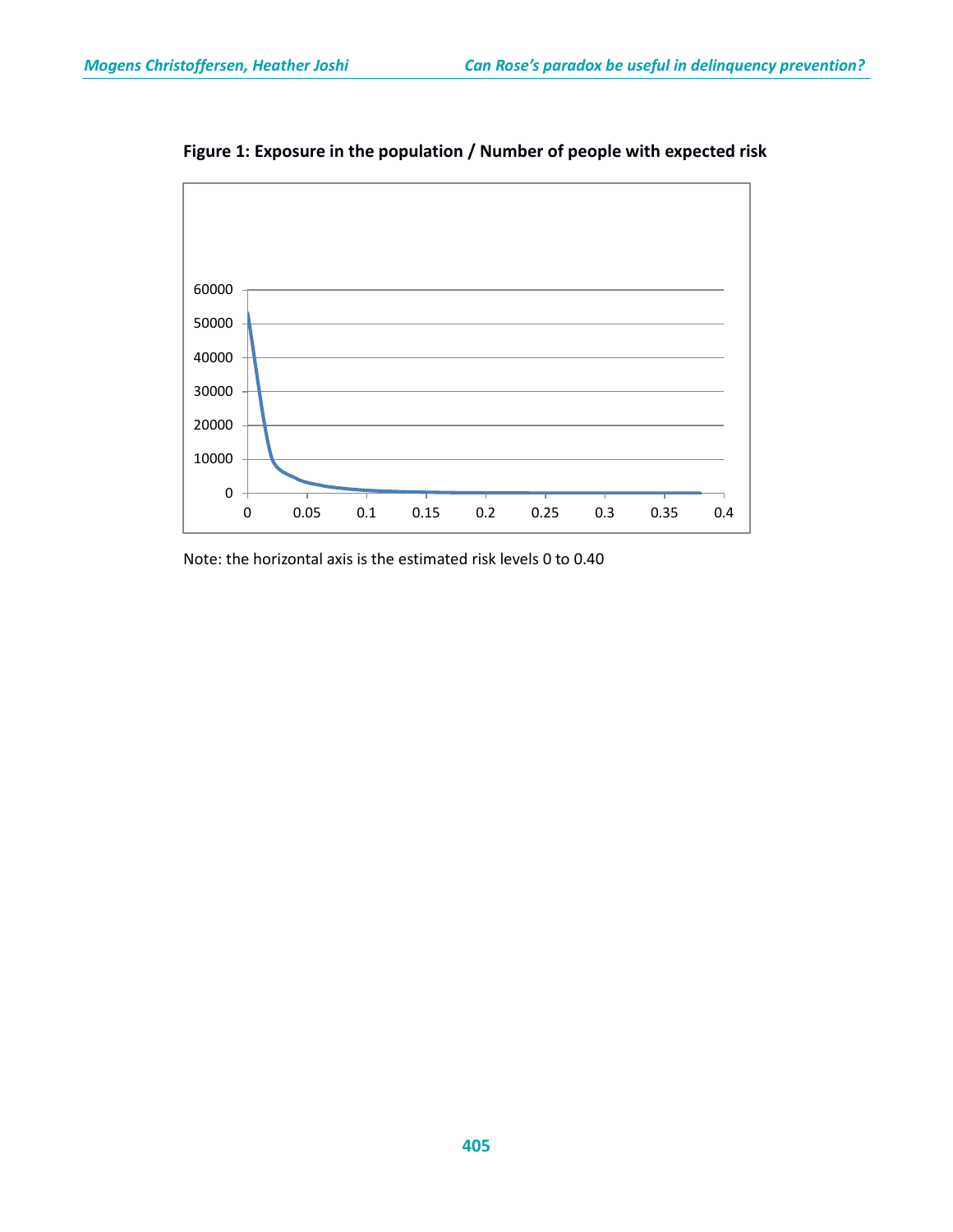## **Table 3: Classification over probability cut-point, estimated expected risk of criminality, and observed criminality in all the years under observation**

| <b>Numbers</b>       |                      |                                           |                                    |                          | <b>Percentages</b>               |                                         |
|----------------------|----------------------|-------------------------------------------|------------------------------------|--------------------------|----------------------------------|-----------------------------------------|
| <b>Cut-point</b>     |                      | Criminality:                              |                                    |                          |                                  |                                         |
| Probability<br>level | Observed<br>Expected | <b>Not</b><br>observed<br>Not<br>expected | <b>Not</b><br>observed<br>Expected | Observed<br>Not expected | False<br>positive $^{1}$<br>$\%$ | False-<br>negative <sup>2</sup><br>$\%$ |
|                      |                      |                                           | False                              | False                    |                                  |                                         |
|                      |                      |                                           | positive:                          | negative:                |                                  |                                         |
|                      | (a)                  | (b)                                       | (c)                                | (d)                      | $c/(a+c)\%$                      | $d/(b+d)$ %                             |
| 0.00                 | 6075                 | $\mathbf 0$                               | 47154                              | $\mathbf 0$              | 88.6                             |                                         |
| 0.02                 | 4371                 | 40833                                     | 6321                               | 1704                     | 59.1                             | 4.0                                     |
| 0.04                 | 2673                 | 45295                                     | 1859                               | 3402                     | 41.0                             | 7.0                                     |
| 0.06                 | 1631                 | 46359                                     | 795                                | 4444                     | 32.8                             | 8.7                                     |
| 0.08                 | 1052                 | 46778                                     | 376                                | 5023                     | 26.3                             | 9.7                                     |
| 0.10                 | 681                  | 46970                                     | 184                                | 5394                     | 21.3                             | 10.3                                    |
| 0.12                 | 467                  | 47060                                     | 94                                 | 5608                     | 16.8                             | 10.6                                    |
| 0.14                 | 317                  | 47104                                     | 50                                 | 5758                     | 13.6                             | 10.9                                    |
| 0.16                 | 223                  | 47123                                     | 31                                 | 5852                     | 12.2                             | 11.0                                    |
| 0.18                 | 146                  | 47132                                     | 22                                 | 5929                     | 13.1                             | 11.2                                    |
| 0.20                 | 108                  | 47137                                     | 17                                 | 5967                     | 13.6                             | 11.2                                    |
| 0.22                 | 83                   | 47142                                     | 12                                 | 5992                     | 12.6                             | 11.3                                    |
| 0.24                 | 51                   | 47148                                     | 6                                  | 6024                     | 10.5                             | 11.3                                    |
| 0.26                 | 28                   | 47150                                     | 4                                  | 6047                     | 12.5                             | 11.4                                    |
| 0.28                 | 17                   | 47151                                     | 3                                  | 6058                     | 15.0                             | 11.4                                    |
| 0.30                 | 16                   | 47152                                     | $\overline{2}$                     | 6059                     | 11.1                             | 11.4                                    |
| 0.32                 | 10                   | 47153                                     | $\mathbf{1}$                       | 6065                     | 9.1                              | 11.4                                    |
| 0.34                 | $\overline{7}$       | 47153                                     | $\mathbf{1}$                       | 6068                     | 12.5                             | 11.4                                    |
| 0.36                 | 5                    | 47153                                     | $\mathbf{1}$                       | 6070                     | 16.7                             | 11.4                                    |
| 0.38                 | 3                    | 47153                                     | $\mathbf 1$                        | 6072                     | 25.0                             | 11.4                                    |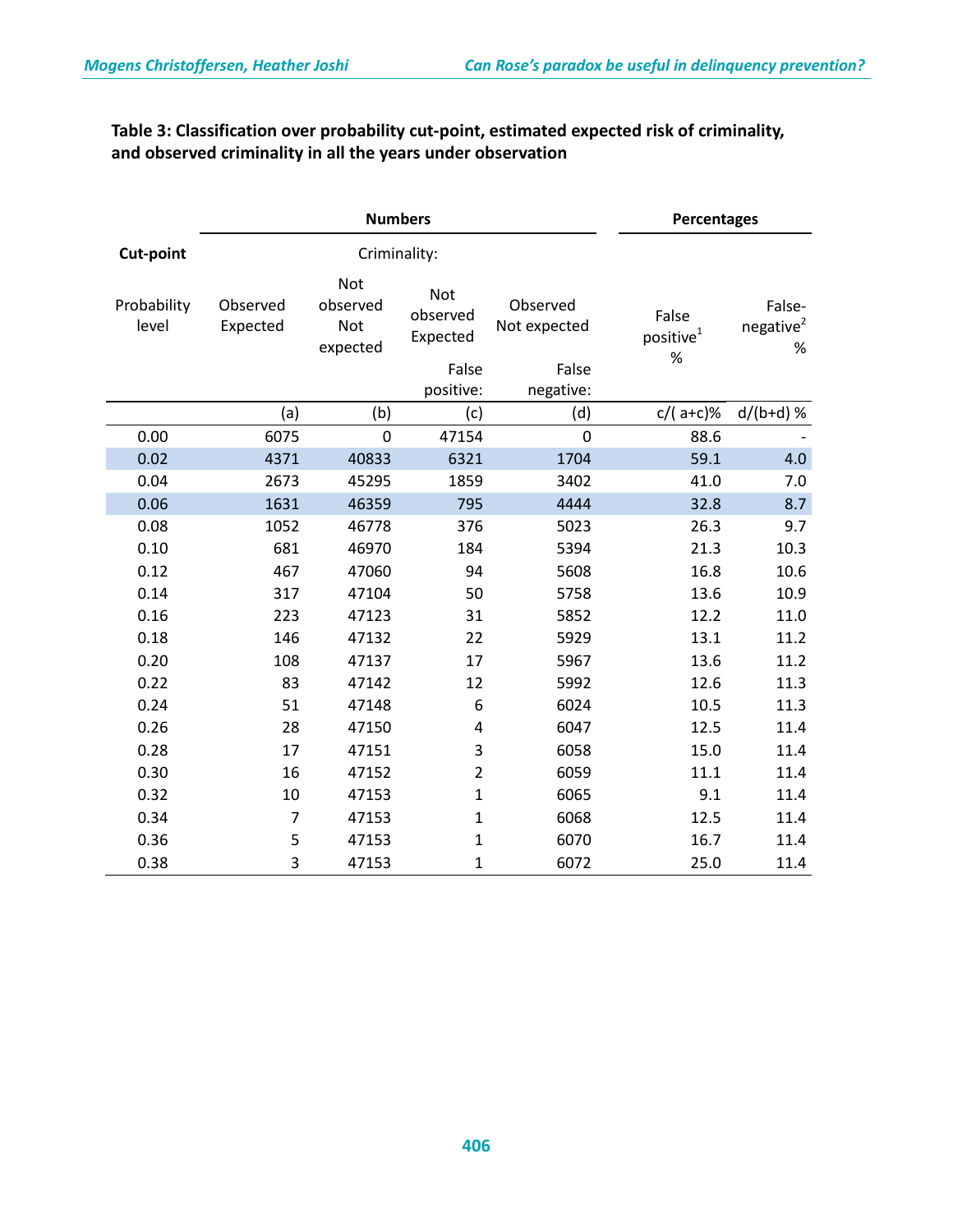## **Maximisation of sensitivity and specificity**

 One aim would be to maximize 'sensitivity' - the proportion of those registered ('observed') with a police record who are correctly predicted by the model to have one ('expected'). We also aim to maximize 'specificity' - the proportion of those with no police record who are correctly predicted to have no record. To operationalize sensitivity and specificity, we need to set a level of estimated probability sufficiently high to constitute a positive prediction. No individual has an estimated certainty of getting a police record with probability of 100%. Assuming a cut-point to distinguish between cases and non-cases in a target group, we can compute the sensitivity and specificity, as plotted in figure 2. The analytical tool (Receiver Operating Characteristic, ROC) maximises both these measures simultaneously (Woodward, 1999). It turns out that the cut-point at 0.02 maximizes the sum of these two measures. Prediction using the cut-point 0.02 (one in fifty) is much better than chance (P<0.0001). Table 3 shows it predicts 10,692 individuals out of the total birth cohort of 54,458 to have entered police criminal records. This will correctly assign 4,371 out of 6,075 of those observed in the register (71.9%), the' true positives'. Unfortunately, it also includes 6,321 'false positives', that is those with no police record who were predicted as having one – this is a majority (59.1 per cent) of all 'expected' cases. Thus this cut-point will also include some moderate and low risk individuals. As the cut-point rises, the number of cases falsely assigned to the criminal category declines, but so does sensitivity (see figure 2). By the time the cutpoint reaches around 0.2 (one in five) , there are very few 'positives', either true or false. Almost all of the criminals would be 'false negatives'. Attempting to characterize a very high risk minority would miss a lot of offenders.

### **Rose's paradox**

 This illustrates Rose's paradox that efforts to prevent criminal behaviour aimed at screening and treatment of individuals at 'very high risk' are likely to have limited population impact, if the majority of cases do not occur in the minority high-risk group. The likelihood of finding empirical support for the prevention paradox rests upon the relative size of the minority high-risk group (Romelsjö & Danielsson, 2012). Table 4 operationalizes the high-risk group as reducing from 20% to 2% of the population as the cutpoint rises from 0.02 to 0.10, an increasingly narrow definition of the high risk group. For example, the 5% of the population with an estimated risk of at least 0.06 will include only 27% of the people actually registered for criminal behaviour during the observation period. However, if we drop the cut-point to 0.04, extending the high-risk group to 9% of the population, nearly half of the young persons with police contact (44%) will be correctly predicted. On the other hand, about 41% of the predictions of criminality will be incorrect (false positive).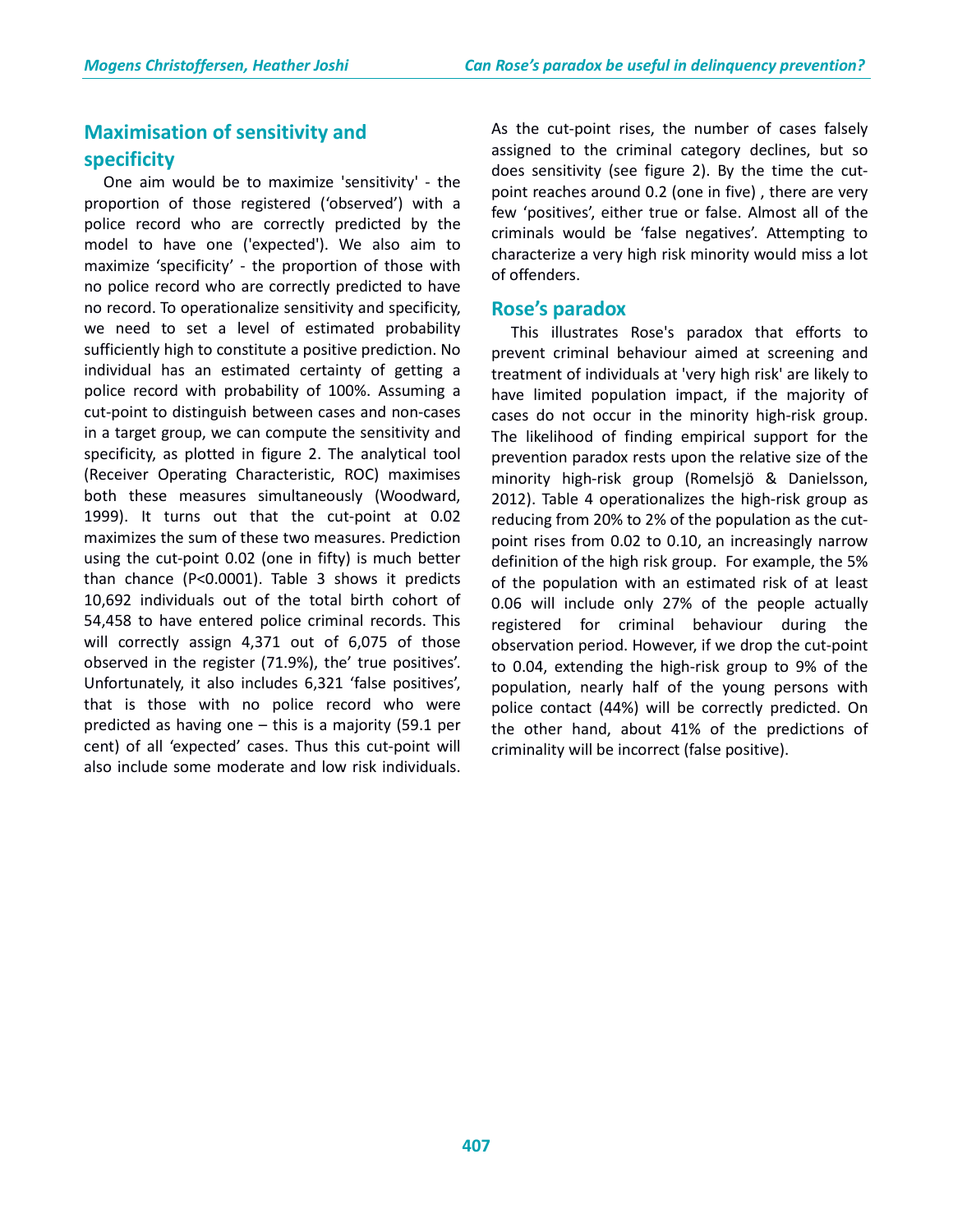



True positive rate (sensitivity): number of observed and expected criminal persons in relation to number of observed criminals.

Specificity: number of expected and observed non-criminals in relation to number of observed noncriminals.

The vertical line represents a cut-point of 0.02 Source: Table 2, model 2

### **Table 4: Classification table over probability cut-point: estimated percentage of population, and observed, and expected first-time offenders. (selected cut-points)**

|       | Percentage of<br>population | Expected as percentage of<br>observed first-time offenders |  |
|-------|-----------------------------|------------------------------------------------------------|--|
|       | (a)                         | (b)                                                        |  |
|       |                             |                                                            |  |
| 0.02  | 20                          | 72                                                         |  |
| 0.04  | 9                           | 44                                                         |  |
| 0.06  | 5                           | 27                                                         |  |
| 0.08  | 3                           | 17                                                         |  |
| 0.10  | 2                           | 11                                                         |  |
| Total | 53,229                      | 6,075                                                      |  |

Source: Table 3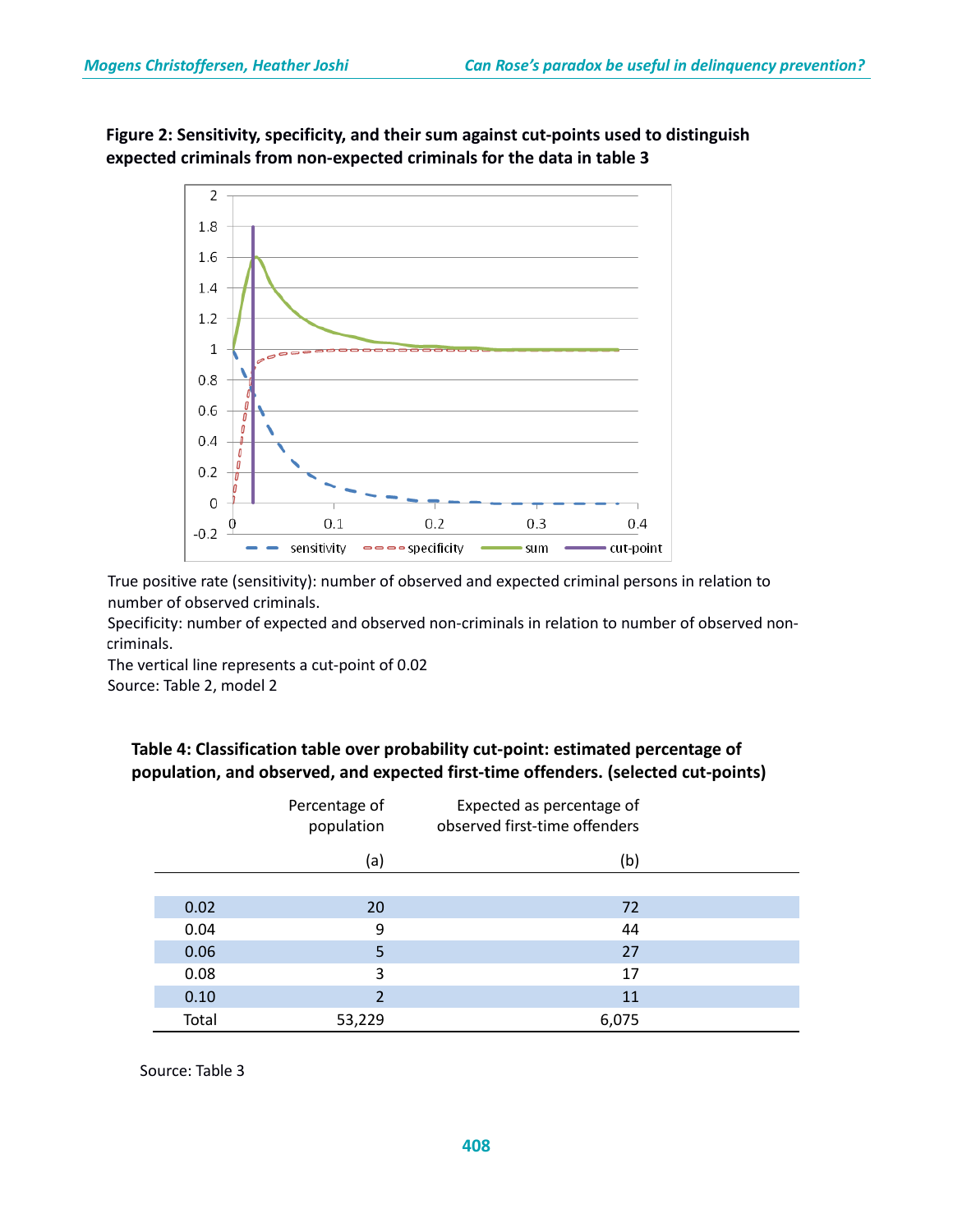The cut-point which maximises the sum of sensitivity and specificity, 0.02, extends the target group to 20% of the population. It implies that around one fifth of the population (10,692), including 72% of actual offenders, might be offered a targeted intervention. Less than half the target (41% or 4,371) would have been correctly identified as criminal while 1,704 offenders (3% of the population) would be missed. Screening one fifth of the total population (on the basis of information in principle available in many registers) could be seen as more cost-effective than reaching the wider population, although targeting 20% of the population could not be called a very small minority. A universal intervention would reach all of the cases who actually ended up on the register (no false negatives), but it would also cover the 89% of the population who do not come into police contact – the' false positives'. They are analogous to the seatbelt users who never have a road accident.

### **Discussion**

 The *first research question* was whether accurate predictions of risk of offending could be made. Our analysis of a wide range of information from administrative registers clearly gives a better prediction of future criminal behaviour than chance. It was expected that girls would have a lower risklevel and also a different risk profile than boys, but the risk factors generally had the similar effect sizes in boys and girls - although boys tended to have a higher starting point. We also investigated whether 'hard core criminals' had a different childhood risk profile than the young people whose record includes only one offence. Our results indicate only small differences between the first and the second contact with the police. The *second and third research questions* concerned the sensitivity and specificity of the predictions. The answer to these questions depends on where we draw the line between high and moderate risk. The majority of criminal persons come from a population with low or moderate risk and only a minority of the criminals come from the high-risk population. The optimal cut-point (0.02) in this dataset means that 20% of the population would be targeted as 'at risk' but only 8% will be correctly identified as offenders; 12% would be false positive while another 3% of the population would be offenders who get missed (false negative). In other words, for more than half of the young people whose previous life events predicted a probability of (registered) criminal behaviour above one in fifty, there was no police record during the follow-up years. Thus, this 'low threshold' indicator of a (relatively) high risk profile apparently makes a false 'accusation' to nearly 60% of the subjects. Although it is possible that they might have engaged in delinquent behaviour which escaped police notice, these results demonstrate the problem of labelling or stigmatising young adults with a high risk profile according to administrative data. There is still a small but widespread risk in the other 80% of the population which accounts for 28% of recorded delinquency.

 The *fourth research question* asked what proportion of estimated risk should count as 'high'. Other empirical studies have operationalized the minority at high risk at between 5% and 35%, although 10% is commonly reported. This exercise has focussed on a definition based on maximising the sum of sensitivity and specificity, which makes the cut at 20% of this population. We have also shown the implications of varying the high risk criterion.

 What do we conclude about the suitability of a population strategy of universal measures (Rose's population strategy) rather than one focussed on the 'high-risk' individuals in a programme of delinquency reduction? We have found that the risk of criminal behaviour displays a continuum in the population. A large number of people have a small risk and give rise to more cases of criminal behaviour than a small number of people with a high risk. Geoffrey Rose found that though it is possible to focus preventive efforts on very high-risk groups these are a relatively small proportion of the population and cases (Rose, 1992). This has led to the impetus to identify the factors that may influence the population distribution of risk factors. Measures that decrease the average level of criminal behaviour will decrease the prevalence of excessive criminal behaviour according to the 'mass population strategy'.

 Some p*rimary crime prevention* interventions could be recommended on a universal level, at a very early age, before, the prediction of crime is possible. Studies have shown significant crime reducing effect of family training; and home visiting nurses (Barth, Hacking & Ash, 1988; Gray, Cutler, Dean & Kempe,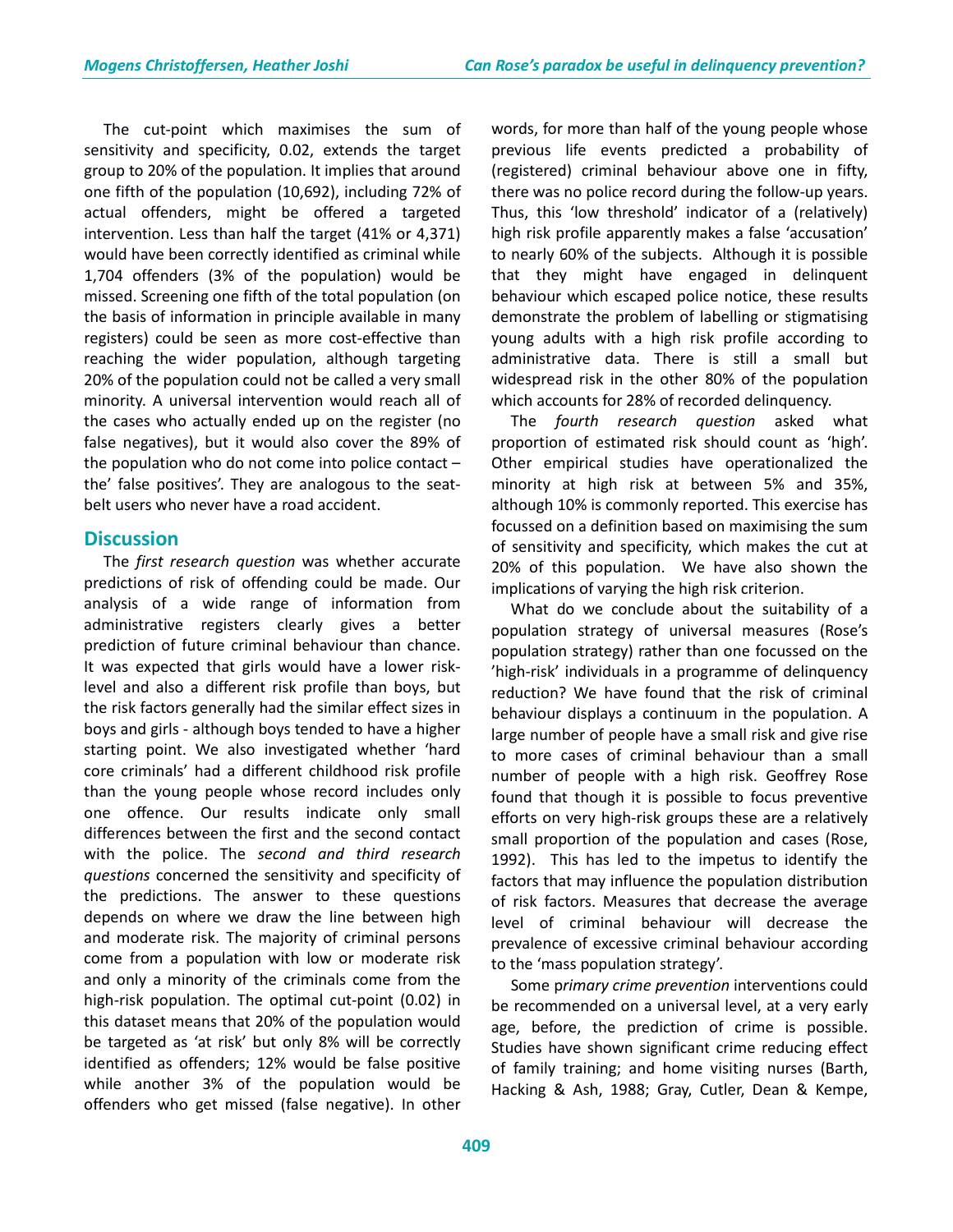1979; Olds, Henderson, Chamberlin & Tatelbaum, 1986; Olds et al. 1998; Olds, Henderson, Tatalbaum & Chamberlin, 1988). Home visiting and pre-schools are provided on a universal basis in Denmark. High Scope and similar pre-school interventions, though they tend to be targeted at vulnerable groups in USA, have been associated with a significant reduction of youth delinquency among low-income families (Berrueta-Clement, Schweinhart, Barnett, Epstein, & Weikart, 1984; Schweinhart, Montie, Xiang, Barnett, Belfield, & Nores, 2005 ; Schweinhart, Barnes, & Weikart, 1993 ). Likewise, some universal school programs such as peer tutoring or mentoring (Hahn, 1999; Welsh, 2007), school non-bullying programs (Olweus, 1994; Olweus, 1995; Olweus, 2005) and cohesive school programs (Gottfredson, Wilson, & Najaka, 2002) seem to be appropriate as universal programs (Farrington, 2013).

 A crucial question is the huge amount of delinquency prevention measures which have no supporting evidence. The definition of a wellestablished treatment or intervention is that it has been compared in two or more design manualized experiments and shown to have to have significant effects over another treatment or placebo (Chambless & Ollendick, 2001). Well-established experiments should give information about costs and outcomes of treatment side effects as well as intended effects. Without this, policy makers are unaware of the possible damage and costs of the chosen intervention measures.

 To consider the relative merits of population based vs high risk strategies when there are unintended side effects, consider two illustrative scenarios, not necessarily exhaustive:

- I. Criminal behaviour has devastating consequences for the individual and for society at large, and the preventive measures have no adverse side effects for the individual.
- II. Criminal behaviour has minor consequences for the individual and society and the side effects of the preventive measures have high costs for the treated persons and society.

 In scenario I we would tolerate a large number of false predictions of criminality (false-positives) as side effects are minimal, though one would have to consider the cost of targeting people who did not 'need' the intervention – known as deadweight loss. In scenario II we would be less inclined to accept a high false-positive rate. It would be unethical to force or convince people to participate if the side-effects are devastating and many of those treated would not be actual criminals. In scenario II the population strategy looks less attractive

 In our example, a strategy of targeting the riskiest 5% could only include about a quarter (27%) of those later observed to be criminals; we end up with a relatively high false positive rate using the administrative data to predict future criminal behaviour. The focus should be upon evidencesupported preventive measures which have little or no adverse side-effects and also measures regarded as positive by the participants.

 This study has a least two important limitations. All the risk factors are correlated with the outcome, and precede it, but the study insufficiently demonstrates a causal link to the outcome and the longitudinal study needs to be combined with experimental prevention programs to test effects of interventions (Murray & Farrington, 2010). Consequently, influencing these risk factors is an uncertain crime prevention strategy.

 We have also not explored any variation on the functional form of the statistical model to explore the possibility of further interactions between risk factors (Wikström, 2006) beyond those we have tested for gender. We note that the logistic model is inherently multiplicative and it is often not possible to find welldetermined estimates of interactions.

 The model needs to be applied to other administrative data-material, where the distribution of risk may be either more concentrated or more dispersed than in the data used here. It also needs to be supplemented by non-administrative information such as personal interviews which include questions about self-reported criminal behaviour. International comparisons may also add to our knowledge on crime prevention strategies, though few countries outside Scandinavia have such rich linked register data.

 Thirdly, the present study used administrative data to predict future criminal behaviour and the results revealed some limitations in this method, but also possible guidelines for choosing between crime prevention methods and measures. In accordance with the Rose paradox we illustrate the difficulty of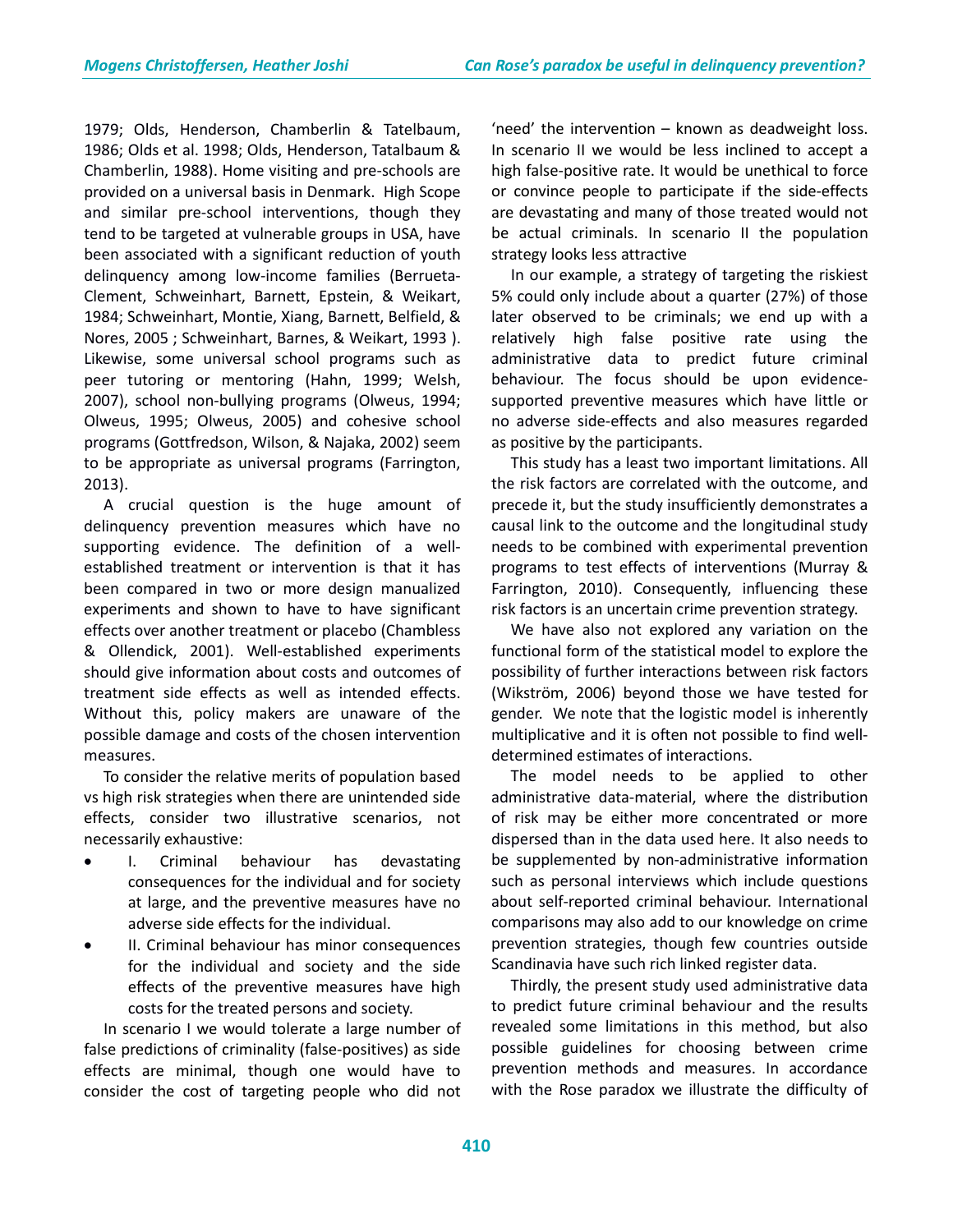using the high-risk approach when predicting a low base-rate event. We found the riskiest 9% of the population accounted for nearly half (44%) of the people with a police record, but this leaves 56% of the criminals outside the high risk group.

 If there were a population-wide measure or set of measures preventing crime in the same way as seatbelts protect people from injury in car accidents, the wide base from which these young people were drawn into crime would indicate it should be deployed in a Rose-style 'population' strategy. The results suggest that supporting young people gaining qualifications in or after school could be part of such a strategy. However the paradox does not mean that particular identifiable groups- such as the children of convicted or mentally ill parents, or those with mental health problems themselves- should be ignored, just that there are not enough of them upon whom to rest prevention efforts. In most of the very high risk situations males are at greater risk than females, and gender-specific interventions may be appropriate if feasible.

 It is recommended that early delinquency prevention measures only include (a) measures with convincing demonstration of causal and preventive effects; (b) measures regarded as positive by the participants; and (c) should have a dual focus, targeted and universal. The 'high risk' group might be the relatively high risk group in the population from which the majority of those involved in criminal behavior originate (here, say 20%), or a higher risk and smaller minority who only account for a minority of the crime. Universal measures would in any case reach these individuals and for some of the effective early interventions, they could not be identified in advance with certainty. The results support both a selective strategy on a high risk group and a population strategy of measures lowering the low or moderate risk in the majority of the population. Future research needs to find the causal links between risk factors, criminal activities and costeffective population intervention measures in order to lower risk across the board.

### **Acknowledgements**

Brian Francis, Keith Soothill, Bo Vinnerljung, Gorm Gabrielsen and Gerda Engholm are thanked for their comment and advice to a previous version of the paper. The anonymous reviewers and the editor are thanked for their helpful comments.

### **References**

- Allison, P. D. (1982). Discrete-time methods for the analysis of event histories. In S.Leinhardt (Ed.), *Sociological Methodology (*61-98). San Francisco: Jossey-Bass. <http://dx.doi.org/10.2307/270718>
- Barth, R. P., Hacking, S., & Ash, J. R. (1988). Preventing child abuse: An experimental evaluation of the child parent enrichment project. *The Journal of Primary Prevention, 8,* 201- 217. <http://dx.doi.org/10.1007/BF01695023>
- Becker, G. S. (1968). Crime and Punishment: An Economic Approach. *The Journal of Political Economy, 76,* 169- 217. <http://dx.doi.org/10.1086/259394>
- Berrueta-Clement, J. R., Schweinhart, L. J., Barnett, W. S., Epstein, A. S., & Weikart, D. P. (1984). *Changed lives: the effects of the Perry Preschool program on youths through age 19*. Ypsilanti, Mich: High/Scope Press, cop.
- Boligministeriet (1993). *Første rapport fra Byudvalget*. København: Indenrigsministeriet.
- Chambless, D. L. & Ollendick, T. H. (2001). Empirically supported psychological interventions: Controversies and evidence. *Annual Review of Psychology, 52,* 685-716[. http://dx.doi.org/10.1146/annurev.psych.52.1.685](http://dx.doi.org/10.1146/annurev.psych.52.1.685)
- Christoffersen, M. N., Soothill, K., & Francis, B. (2003). An upbringing to violence? Identifying the likelihood of violent crime among the 1966 birth cohort in Denmark. *Journal of Forensic Psychiatry and Psychology, 14,* 367-381. <http://dx.doi.org/10.1080/1478994031000117830>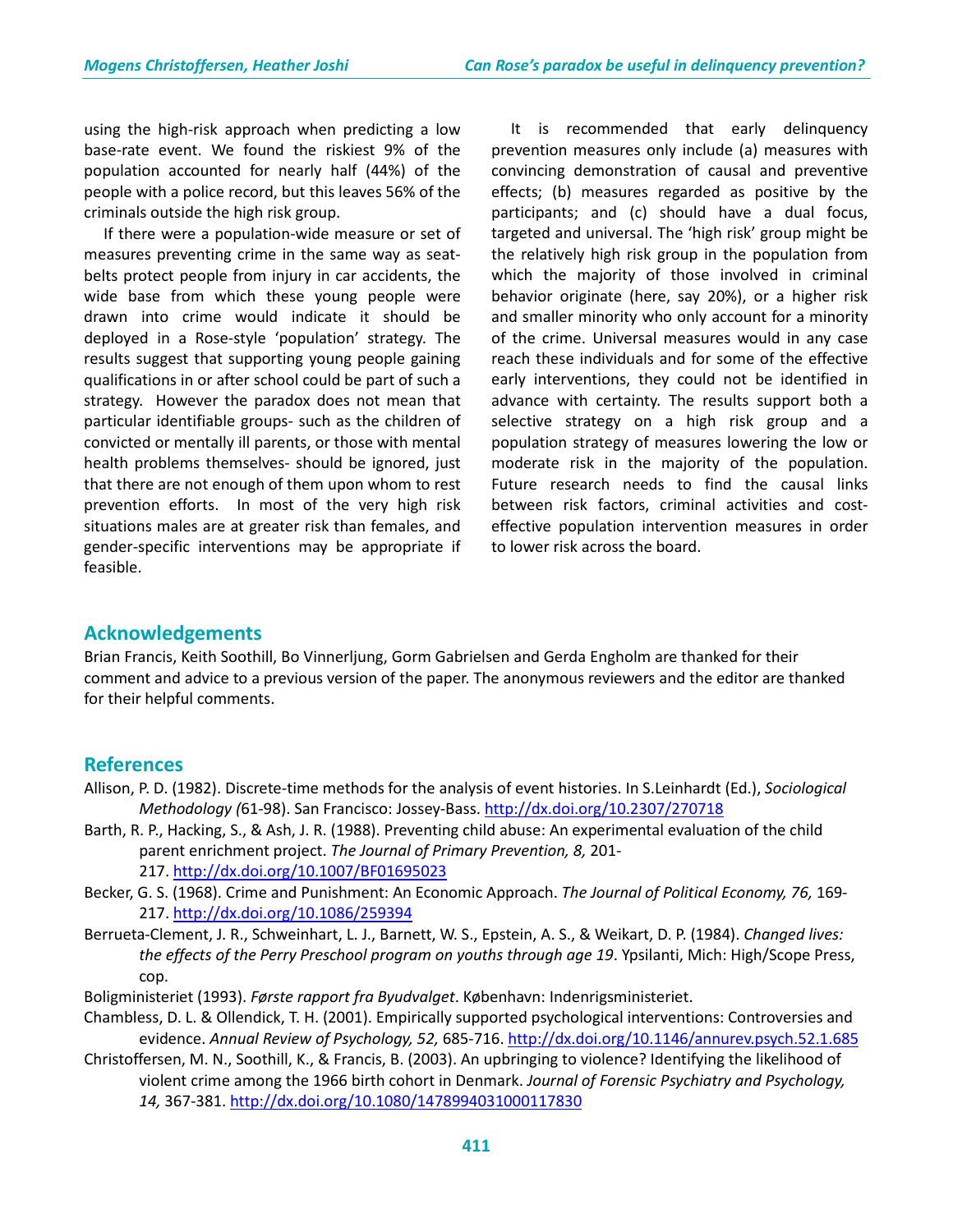- Christoffersen, M. N., Soothill, K., & Francis, B. (2005). Who Is Most at Risk of Becoming a Convicted Rapist? The Likelihood of a Rape Conviction among the 1966 Birth Cohort in Denmark. *Journal of Scandinavian Studies in Criminology & Crime Prevention, 6,* 39. <http://dx.doi.org/10.1080/14043850410000839>
- Christoffersen, M. N., Soothill, K., & Francis, B. (2007). Violent Life Events and Social Disadvantage: A Systematic Study of the Social Background of Various Kinds of Lethal Violence, Other Violent Crime, Suicide, and Suicide Attempts. *Journal of Scandinavian Studies in Criminology & Crime Prevention, 8,* 157- 184. <http://dx.doi.org/10.1080/14043850701498469>
- Christoffersen, M. N., Skov Olsen, P., Vammen, K. S., Sander Nielsen, S., Lausten, M., & Brauner, J. (2011). *Tidlig identifikation af kriminalitetstruede børn og unge: risiko- og beskyttelsesfaktorer*. København: SFI - Det Nationale Forskningscenter for Velfærd.
- Clarke, R. V. G. (1980). "Situational" Crime Prevention: Theory and Practice. *British Journal of Criminology, 20,* 136-147.
- Clarke, R. V. G. (1997). *Situational crime prevention*. (Second Edition ed.) Criminal Justice Press.
- Cornish, D. B. & Clarke, R. V. (2003). Opportunities, precipitators and criminal decisions: A reply to Wortley's critique of situational crime prevention. *Crime prevention studies, 16,* 41-96.
- Farrington, D. P. (1994). Early developmental prevention of juvenile delinquency. *Criminal Behaviour and Mental Health, 4,* 209-227.
- Farrington, D. P. (2013). Longitudinal and experimental research in criminology. *Crime and Justice, 42,* 453- 527. <http://dx.doi.org/10.1086/670396>
- Farrington, D. P., Jolliffe, D., Loeber, R., Stouthamer-Loeber, M., & Kalb, L. M. (2001). The concentration of offenders in families, and family criminality in the prediction of boys' delinquency. *Journal of Adolescence, 24,* 579-596. <http://dx.doi.org/10.1006/jado.2001.0424>
- Farrington, D. P., Ohlin, L. E., & Wilson, J. Q. (1986). *Understanding and controlling crime toward a new research strategy*. New York: Springer-Verlag. <http://dx.doi.org/10.1007/978-1-4612-4940-5>
- Farrington, D. P. & Welsh, B. (2007). *Saving children from a life of crime: early risk factors and effective interventions*. New York: Oxford University Press.
- Glueck, E. T. (1962). Toward improving the identification of delinquents. *Journal of Criminal Law, Criminology & Police Science, 53,* 164-170. <http://dx.doi.org/10.2307/1141070>
- Glueck, E. T. (1963). Toward further improving the identification of delinquents. *Journal of Criminal Law, Criminology & Police Science, 54,* 178-180. <http://dx.doi.org/10.2307/1141159>
- Glueck, S. (1950). *Unravelling juvenile delinquency*. London: Harvard Univ. Press.
- Gottfredson, D.C., Wilson, D.B., & Najaka, S.S. (2002). School-based crime prevention. In Sherman, L.W., Farrington, D.P., Welsh, B.C. & MacKenzie, D. (Eds.): *Evidence-based crime prevention.* London: Routledge, s. 56-164. [http://dx.doi.org/10.4324/9780203166697\\_chapter\\_4](http://dx.doi.org/10.4324/9780203166697_chapter_4)
- Graversen, B. K., Hummelgaard, H., Lemmich, D., & Nielsen, J. B. (1997). *Residential mobility in Danish problem housing estates*. Copenhagen: AKF Amternes og Kommunernes Forskningsinstitut.
- Gray, J. D., Cutler, C. A., Dean, J. G., & Kempe, C. H. (1979). Prediction and Prevention of Child Abuse and Neglect. *Journal of Social Issues, 35,* 127-139. <http://dx.doi.org/10.1111/j.1540-4560.1979.tb00805.x>
- Hahn, A. (1999). Extending the time of learning. In D.J.Besharov (Ed.), *America's disconnected youth: toward a preventive strategy* (pp. 233-265). Washington, D.C.: CWLA Press.
- Hope, T. (2000). *Perspectives on crime reduction*. Aldershot, Hants: Ashgate.
- Hummelgaard, H., Graversen, B. K., Lemmich, D., & Nielsen, J. B. (1997). *Udsatte boligområder i Danmark*. København: AKF Amternes og Kommunernes Forskningsinstitut.
- Justitsministeriet (2009). *Indsatsen mod ungdomskriminalitet. Betænkning nr. 1508*. København: Justitsministeriet.
- Kyvsgaard, B. (2002). *The criminal career: The Danish longitudinal study*. Cambridge University Press. <http://dx.doi.org/10.1017/cbo9780511499463>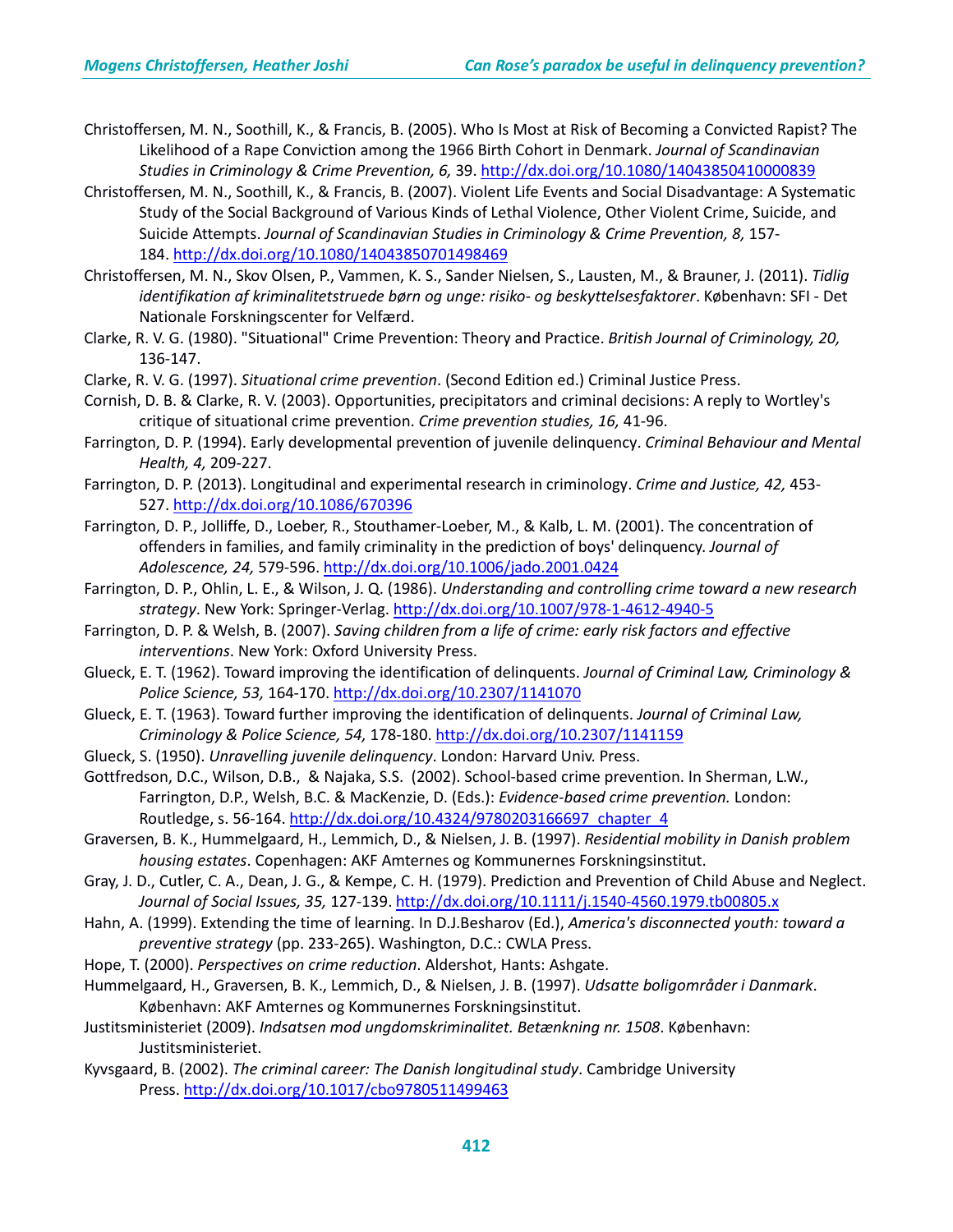- Leschied, A., Chiodo, D., Nowicki, E., & Rodger, S. (2008). Childhood Predictors of Adult Criminality: A Meta-Analysis Drawn from the Prospective Longitudinal Literature. *Canadian Journal of Criminology and Criminal Justice, 50,* 435-467. <http://dx.doi.org/10.3138/cjccj.50.4.435>
- Liberman, A. (2008). *The long view of crime: a synthesis of longitudinal research*. New York: Springer. <http://dx.doi.org/10.1007/978-0-387-71165-2>
- Loeber, R. & Dishion, T. (1983). Early predictors of male delinquency: a review. *Psychological Bulletin, 94,* 68- 99. <http://dx.doi.org/10.1037/0033-2909.94.1.68>
- Loeber, R. & Blanc, M. L. (1990). Toward a Developmental Criminology. *Crime and Justice, 12,* 375- 473. <http://dx.doi.org/10.1086/449169>
- Loeber, R., Dishion, T. J., & Patterson, G. R. (1984). Multiple Gating: A Multistage Assessment Procedure for Identifying Youths at Risk for Delinquency. *Journal of Research in Crime and Delinquency, 21,* 7- 32. <http://dx.doi.org/10.1177/0022427884021001002>
- Manuel, C. & Klint Jørgensen, A. M. (2013). *Systematic review of youth crime prevention interventions: Published 2008-2012*. SFI - Det Nationale Forskningscenter for Velfærd.
- Moffitt, T. E. (1993). Adolescence-limited and life-course-persistent antisocial behavior: a developmental taxonomy. *Psychological review, 100,* 674-701. <http://dx.doi.org/10.1037/0033-295X.100.4.674>
- Murray, J., Farrington, D. P., & Eisner, M. P. (2009). Drawing conclusions about causes from systematic reviews of risk factors: The Cambridge Quality Checklists. *Journal of Experimental Criminology, 5,* 1-23.
- Murray, J. & Farrington, D. P. (2010). Risk factors for conduct disorder and delinquency: Key findings from longitudinal studies. *The Canadian Journal of Psychiatry, 55,* 633-642.
- Olds, D. L., Henderson, C. R., Chamberlin, R., & Tatelbaum, R. (1986). Preventing Child Abuse and Neglect: A Randomized Trial of Nurse Home Visitation. *Pediatrics, 78,* 65-78.
- Olds, D., Henderson, C. R., Cole, R., Eckenrode, J., Kitzman, H., Luckey, D., Pettitt, L., Sidora, K., Morris, P., & Powers, J. (1998). Long-term Effects of Nurse Home Visitation on Children's Criminal and Antisocial Behavior. *JAMA: The Journal of the American Medical Association, 280,* 1238- 1244. <http://dx.doi.org/10.1001/jama.280.14.1238>
- Olds, D. L., Henderson, J., Tatelbaum, R., & Chamberlin, R. (1988). Improving the Life-Course Development of Socially Disadvantaged Mothers: A Randomized Trial of Nurse Home Visitation. *American Journal of Public Health, 78,* 1436-1445. <http://dx.doi.org/10.2105/AJPH.78.11.1436>
- Olver, M. E., Stockdale, K. C., & Wormith, J. S. (2009). Risk Assessment With Young Offenders. *Criminal Justice and Behavior, 36,* 329-353. <http://dx.doi.org/10.1177/0093854809331457>
- Olweus, D. (1994). Bullying at School: Basic Facts and Effects of a School Based Intervention Program. *Journal of Child Psychology & Psychiatry & Allied Disciplines, 35,* 1171-1190. [http://dx.doi.org/10.1111/j.1469-](http://dx.doi.org/10.1111/j.1469-7610.1994.tb01229.x) [7610.1994.tb01229.x](http://dx.doi.org/10.1111/j.1469-7610.1994.tb01229.x)
- Olweus, D. (1995). *Bullying at school: What we know and what we can do*. (Reprinted ed.) Oxford: Blackwell.
- Olweus, D. (2005). A useful evaluation design, and effects of the Olweus Bullying Prevention Program. *Psychology, Crime and Law, 11,* 389-402. <http://dx.doi.org/10.1080/10683160500255471>
- Pease, K. (1997). Crime Prevention. In M.Maguire, R. Morgan, & R. Reiner (Eds.), *The Oxford Handbook of Criminology* (second edition ed., pp. 963-995). Oxford: Oxford University Press.
- Pfiffner, L. J., R.A.Barkley, & G.J.DuPaul (2006). Treatment of ADHD in School Settings. In R.A.Barkley (Ed.), *Attention-deficit hyperactivity disorder: a handbook for diagnosis and treatment* (3. ed. ed., pp. 547-589). New York: Guilford Press.
- Piquero, A. R., Farrington, D. P., & Blumstein, A. (2007). *Key issues in criminal career research: New analyses of the Cambridge Study in Delinquent Development*. Cambridge University Press. <http://dx.doi.org/10.1017/cbo9780511499494>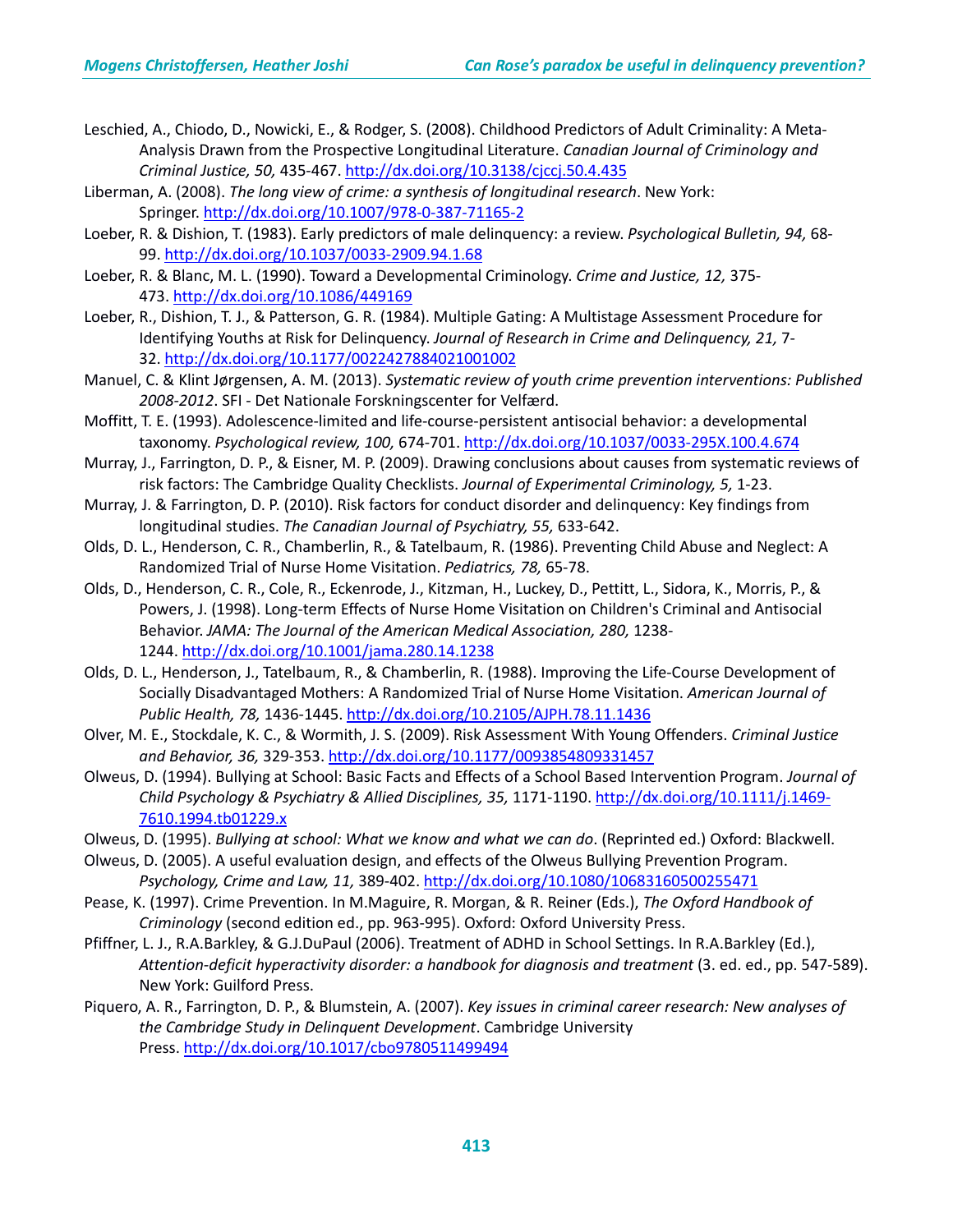- Romelsjö, A. & Danielsson, A.-K. (2012). Does the prevention paradox apply to various alcohol habits and problems among Swedish adolescents? *The European Journal of Public Health, 22,* 899- 903. <http://dx.doi.org/10.1093/eurpub/ckr178>
- Rose, G. (1981). Strategy of prevention: lessons from cardiovascular disease. *British medical journal (Clinical research ed.), 282,* 1847-1851. <http://dx.doi.org/10.1136/bmj.282.6279.1847>
- Rose, G. (1992). *The strategy of preventive medicine*. Oxford: Oxford Medical publications.
- Rose, G., Khaw, K. T., & Marmot, M. (2008). *Rose's strategy of preventive medicine*. Oxford University Press, USA. <http://dx.doi.org/10.1093/acprof:oso/9780192630971.001.0001>
- Rossow, I. & Romelsjö, A. (2006). The extent of the 'prevention paradox' in alcohol problems as a function of population drinking patterns. *Addiction, 101,* 84-90. [http://dx.doi.org/10.1111/j.1360-](http://dx.doi.org/10.1111/j.1360-0443.2005.01294.x) [0443.2005.01294.x](http://dx.doi.org/10.1111/j.1360-0443.2005.01294.x)
- Sampson, R. J. & Laub, J. H. (1992). Crime and Deviance in the Life Course. *Annual Review of Sociology, 18,* 63- 84. <http://dx.doi.org/10.1146/annurev.so.18.080192.000431>
- Sampson, R. J., Morenoff, J. D., & Raudenbush, S. (2005). Social anatomy of racial and ethnic disparities in violence. *American Journal of Public Health, 95,* 224-232. <http://dx.doi.org/10.2105/AJPH.2004.037705>
- Schweinhart, L. J., Barnes, H. V., & Weikart, D. P. (1993). *Significant benefits: the High-Scope Perry preschool study through age 27*. Ypsilanti, MI: High/Scope Press.
- Schweinhart, L. J., Montie, J., Xiang, Z., Barnett, W. S., Belfield, C. R., & Nores, M. (2005). *Lifetime effects: the High/Scope Perry preschool study through age 40*. Ypsilanti, Mich.: High/Scope Press.
- Sherman, L. W. (1997a). Communities and crime prevention. In Sherman, L.W., Gottfredson, D. C., MacKenzie, D., Eck, J. E., Reuter, P. & Bushway, S. (Eds.), *Preventing crime: what works, what doesn't, what's promising*. University of Maryland at College Park: Department of Criminology and Criminal Justice University of Maryland.
- Sherman, L. W. (1997b). *Preventing crime what works, what doesn't, what's promising: a report to the United States Congress*. Washington, DC: U.S. Dept. of Justice, Office of Justice Programs.
- Sherman, L. W., Farrington, D. P., Welsh, B. C., & MacKenzie, D. L. (2006). *Evidence-based crime prevention*. (Rev. ed. ed.) London: Routledge.
- Soothill, K., Christoffersen, M. N., Hussain, M. A., & Francis, B. (2010). Exploring Paradigms of Crime Reduction: An Empirical Longitudinal Study. *British Journal of Criminology, 50,* 222- 238. <http://dx.doi.org/10.1093/bjc/azp076>
- Welsh, B. C. (2007). *Evidence-based crime prevention scientific basis, trends, results and implications for Canada*. Ottawa: National Crime Prevention Centre.
- Welsh, B. C. & Hoshi, A. (2006). Communities and crime prevention. In Sherman, L.W. & Farrington, D. P. (Eds.), *Evidence-based crime prevention* (Rev. ed, pp. 165-197). London: Routledge. <http://dx.doi.org/10.1007/1-4020-4244-2>
- Wikström, P-O. H. (2006). Individuals, settings, and acts of crime: Situational mechanisms and the explanation of crime. In *The explanation of crime: Context, mechanisms and development.* Cambridge University Press, Cambridge. <http://dx.doi.org/10.1017/CBO9780511489341.004>
- Wikström, P-O. H. (1998). Communities and crime. In Tonry, M. (Ed.). *The Handbook of Crime and Punishment*. New York: OUP.
- Williams, J. & Sickles, R. C. (2002). An analysis of the crime as work model: Evidence from the 1958 Philadelphia birth cohort study. *Journal of Human Resources, XXXXVII,* 479-509. <http://dx.doi.org/10.2307/3069679>
- Woodward, M. (1999). *Epidemiology: Study design and data analysis*. Boca Raton, FL: Chapman & Hall/CRC.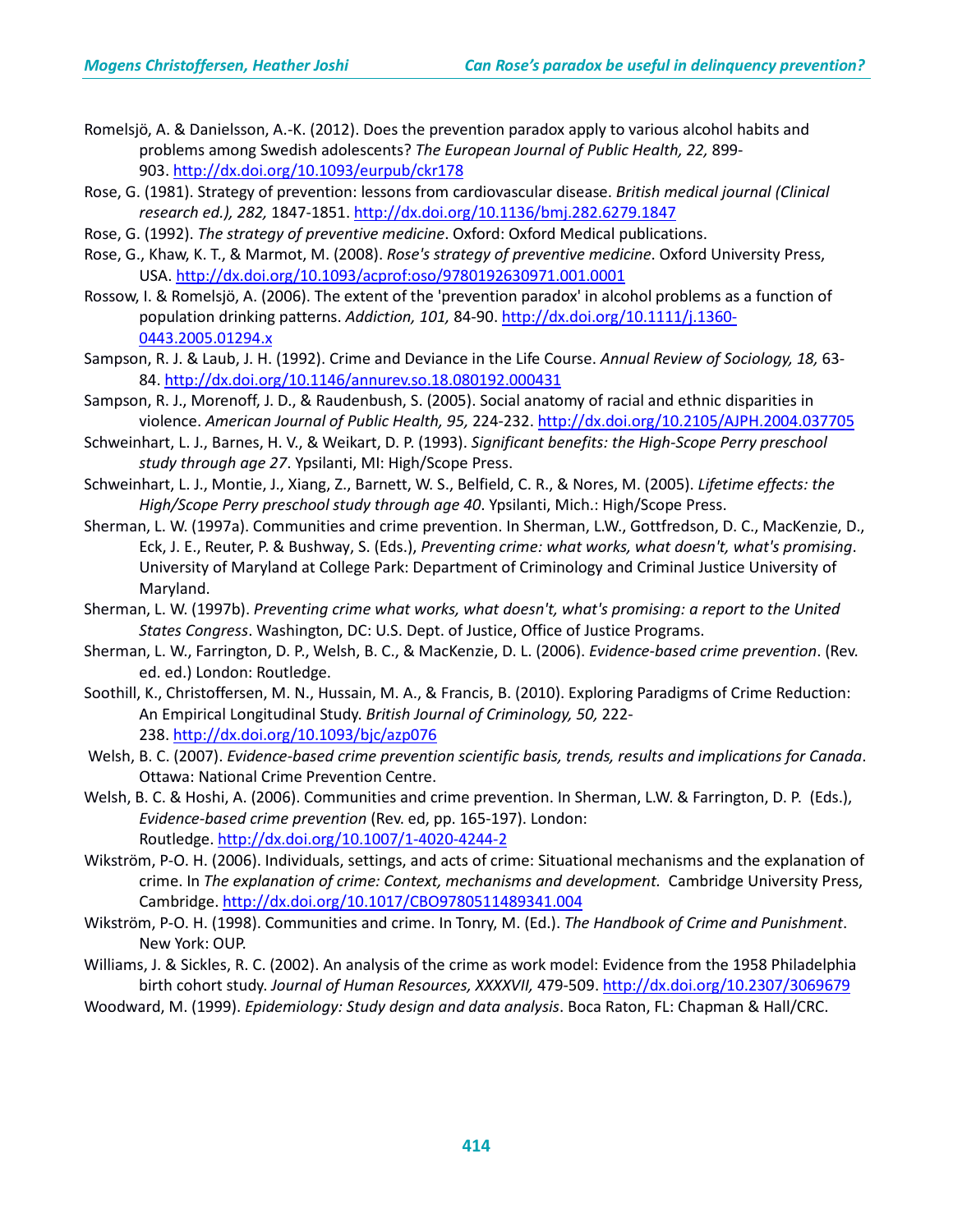| <b>Outcome factors</b>          |            | <b>Definition</b>                                                                                              |
|---------------------------------|------------|----------------------------------------------------------------------------------------------------------------|
| First contact with              |            | The Police Archives include persons who have been confined or charged with crimes under the Danish             |
| the police                      |            | Penalty Code. Confinement includes arrest, pre-trial detention, incarceration and imprisonment. For the        |
|                                 |            | period under review this applied to persons over the age of 15. The Road Traffic Act, the Euphoriants Acts     |
|                                 |            | (drug abuse), and the (rarely violated) Weapons Act are not recorded in the Penalty Code.                      |
| <b>Risk factors</b>             |            |                                                                                                                |
|                                 |            |                                                                                                                |
| Social background               |            |                                                                                                                |
| Parental substance              | (Type III) | Alcohol abuse or drug abuse (see below)                                                                        |
| abuse                           |            |                                                                                                                |
|                                 |            |                                                                                                                |
| Parental inpatient              | (Type II). | One or both parents admitted to a psychiatric ward according to the Danish Psychiatric Nationwide Case         |
| mental illness                  |            | Register                                                                                                       |
| Parental violence               | (Type III) | Battered adults according to hospitals admissions. Parent exposed to assault or injuries of undetermined       |
|                                 |            | intent. Victims of violence which led to hospitalisation and professional assessment that the injury was       |
|                                 |            | willfully inflicted by other persons. Parent convicted for violence: The Criminal Statistic Register records   |
|                                 |            | persons convicted for violence. This category comprises a wide range of criminal behaviour of various          |
|                                 |            | degrees of seriousness: manslaughter, grievous bodily harm, violence, coercion and threats. This category      |
|                                 |            | does not include accidental manslaughter in combination with traffic accidents, or rape, which belongs to      |
|                                 |            | the category of sexual offences.                                                                               |
| Parental suicidal               | (Type III) | Parents' suicide attempts according to the National Patient Register and the Danish Psychiatric Nationwide     |
| behaviour                       |            | Case Register, or suicide according to the Causes of Death Register. Intentional self-harm according to        |
|                                 |            | hospitals admissions is also included.                                                                         |
| Child abuse or                  | (Type II)  | The young person having ever been a victims of violence, abuse or neglect which led to hospitalisation and     |
| neglect                         |            | professional assessment of the injury being willfully inflicted by other persons                               |
| <b>Family background</b>        |            |                                                                                                                |
| Child ever in care              | Type II)   | The child is living with the parents under caseworker supervision according to the children's acts section, or |
|                                 |            | the child is placed outside the home living in an institution or in a foster home. Information from the        |
|                                 |            | population based register of social assistance to children in care                                             |
| Family separation               | (Type II)  | Information on all children who had experienced divorce, separation and or the death of a parent before        |
|                                 |            | they were 18 years old, taken from the Danish Central Population Register (CPR) that connects children to      |
|                                 |            | their parents whether they are married or not.                                                                 |
| Mother teenager                 | (Type II)  | The mother had been a teenager herself when she gave birth to the child in focus.                              |
|                                 |            |                                                                                                                |
| Parent convicted                | (Type I)   | Convicted violations of The Danish Criminal Code in the previous year.                                         |
| (mother/father)                 |            |                                                                                                                |
| Vocational                      | (Type I)   | Whether each parent has a vocational or professional training (e.g. bricklayer, carpenter, dentist, lawyer, or |
| qualification                   |            | teacher in a kinder garden). This does not include semi-skilled workers. Information is based on Education     |
| (mother/father))                |            | Statistics or the educational classification database which is population-based, including schooling and       |
|                                 |            | educational training for the highest education achieved by the person each parent in focus.                    |
|                                 |            |                                                                                                                |
| Parental employment and poverty |            |                                                                                                                |
| Parental                        | (Type II)  | Unemployment for at least one parent: The number of days unemployed (more than 21 weeks) during a              |
| unemployment                    |            | calendar year. From registers of Income Compensation Benefits, Labour Market Research, and                     |
| >21 weeks                       |            | Unemployment Statistics. Parental unemployment for one or both parents.                                        |
| Poverty (<40% of                | (Type III) | Family income was less than 40% of median income in at least one of the years since the child's birth. In      |
| median income)                  |            | this study the income concept is equivalent annual household income after transfers and taxes. An              |
|                                 |            | individual's poverty status is decided by the level of consumption possibilities - approximated by equivalent  |
|                                 |            | disposable income i.e. adjusted for household composition and size. Gross income is the sum of labour          |
|                                 |            | earnings, asset flows, imputed value of owner occupied housing, private transfers and public transfers such    |
|                                 |            | as sickness benefits, unemployment insurance benefits, pensions and social assistance. Asset flows include     |
|                                 |            | income from rent, dividends and value of house ownership.                                                      |

## **Appendix A: The outcome, risk factors and their definitions**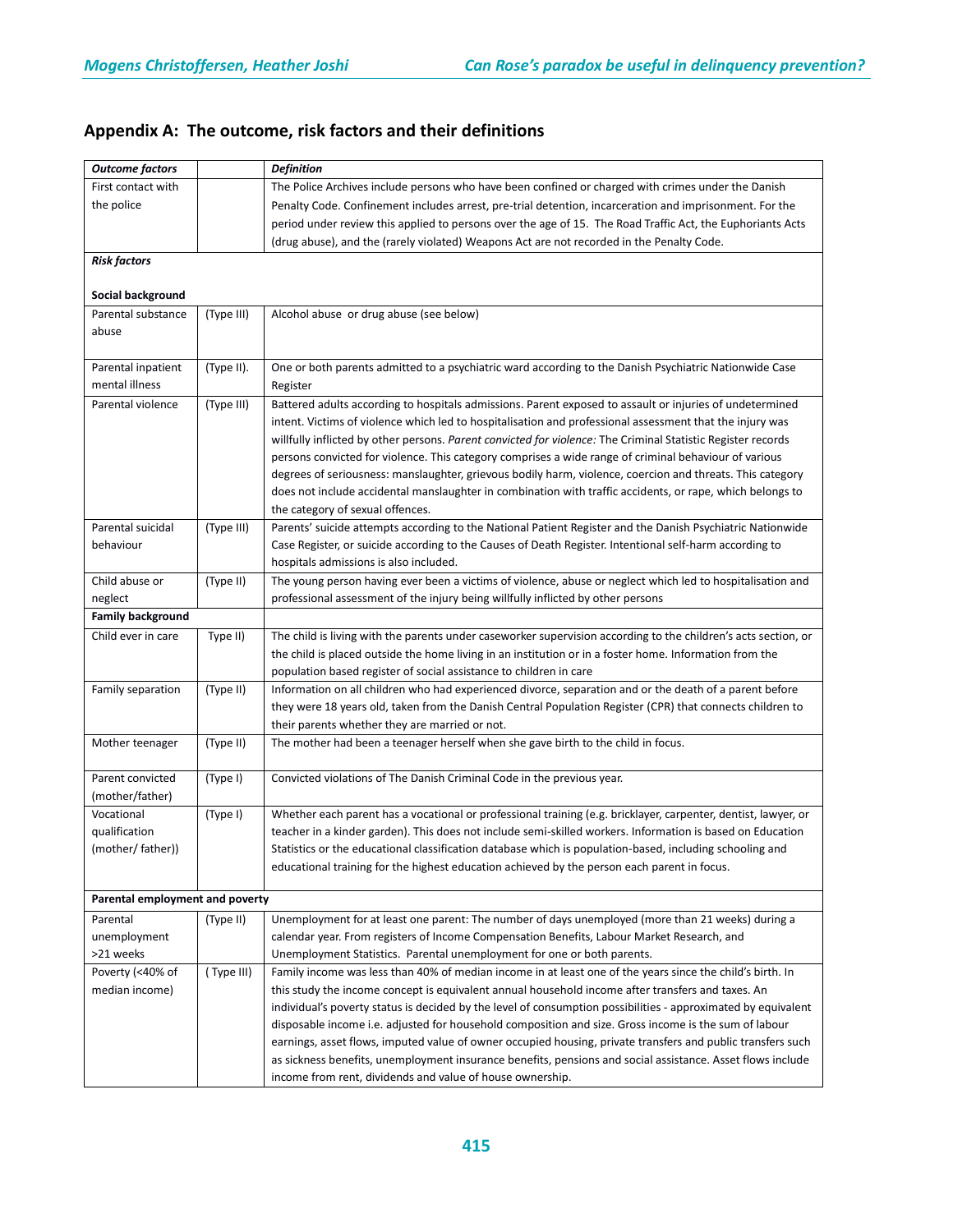| <b>Individual resources</b>                   |            |                                                                                                                                                                                                                                                                                                                                                                                                                                                                                                                                                                                                                                                                                                                                                                          |
|-----------------------------------------------|------------|--------------------------------------------------------------------------------------------------------------------------------------------------------------------------------------------------------------------------------------------------------------------------------------------------------------------------------------------------------------------------------------------------------------------------------------------------------------------------------------------------------------------------------------------------------------------------------------------------------------------------------------------------------------------------------------------------------------------------------------------------------------------------|
| Disadvantaged<br>Area                         | (Type 1)   | A governmental board has pointed identified the most disadvantaged housing areas. These are a part of<br>the subsidized housing sector, consisting of 135 areas. About 4% of the population (200,000 persons) live in<br>these areas. Each area has 1,500 inhabitants, on average, ranging from. 30 to 14,000 persons<br>(Hummelgaard, Graversen, Lemmich, & Nielsen, 1997; Boligministeriet, 1993; Graversen, Hummelgaard,<br>Lemmich, & Nielsen, 1997). These disadvantaged housing areas were divided into quintiles and the two<br>most disadvantaged quintiles were identified as disadvantaged areas in the present by this dichotomized<br>variable. These most disadvantaged areas would thus cover about 80,000 inhabitants or 1.6% of the total<br>population. |
| Rented housing                                | (Type I)   | The house or flat is rented, not owned by family                                                                                                                                                                                                                                                                                                                                                                                                                                                                                                                                                                                                                                                                                                                         |
| Danish/non-Danish<br>Citizenship              | (Type I)   | . The definition is based on fulfilling one of the following conditions:<br>If at least one of the parents have Danish citizenship and is born in Denmark.<br>If there is no information in the registers about any of the parents and the child himself/herself<br>has Danish citizenship and is born in Denmark.<br>All others are defined as non-Danish.                                                                                                                                                                                                                                                                                                                                                                                                              |
| Own<br>Unemployment                           | (Type I)   | The number of days unemployed (more than 21 weeks) during a calendar year according to registers of<br>Income Compensation Benefits, Labour Market Research, and Unemployment Statistics.                                                                                                                                                                                                                                                                                                                                                                                                                                                                                                                                                                                |
| Basic secondary<br>schooling only             | (Type III) | This corresponds to not staying at school beyond lower secondary level, which corresponds to the 9 years<br>of compulsory schooling.                                                                                                                                                                                                                                                                                                                                                                                                                                                                                                                                                                                                                                     |
| Not in process of<br>training or<br>education | (Type I)   | Not in school, gymnasium (high school), or other education; nor in vocational training.                                                                                                                                                                                                                                                                                                                                                                                                                                                                                                                                                                                                                                                                                  |
| Not graduated<br>from high school             | (Type III) | Passed basic, but had not gone on from school to university, not at least graduated, or ever been in high<br>school (gymnasium)                                                                                                                                                                                                                                                                                                                                                                                                                                                                                                                                                                                                                                          |
| Current poverty<br>(<50% of median<br>level)  | (Type I)   | Current income of family or household less than 50% of median income the previous year.                                                                                                                                                                                                                                                                                                                                                                                                                                                                                                                                                                                                                                                                                  |
| Own inpatient<br>mental illness               | (Type II)  | Admitted to a psychiatric ward according to the Danish Psychiatric Nationwide Case Register.                                                                                                                                                                                                                                                                                                                                                                                                                                                                                                                                                                                                                                                                             |
| Own attempted<br>suicide                      | (Type II)  | Self-inflicted harm according to hospitals admissions. The definition of suicide attempts also included<br>behaviour that conformed to the following conditions: (i) Suicide attempts that had led to hospitalisation,<br>(ii) assessment of the trauma being an act of self-mutilation according to the international statistical<br>classification of injuries when discharged from hospital, (iii) the trauma had to be included in a specified list<br>of traumas traditionally connected with suicide attempts: cutting in wrist (carpus), firearm wounds,<br>hanging, self-poisoning with drugs, pesticide, cleaning fluids, alcohol or carbon monoxide. This does not<br>include non-suicidal self-harm                                                           |
| Drug abuse                                    | (Type II)  | Addiction or poisoning by drugs according to hospitals admissions. Mental and behavioural disorder due to<br>use of drugs (e.g. opioids, cannabinoids, cocaine). Dependence on morphine was not included if associated<br>with diseases of chronic pain                                                                                                                                                                                                                                                                                                                                                                                                                                                                                                                  |
| Alcohol abuse                                 | (Type II)  | According to hospital admissions the following diagnoses were expected to be associated with long-term<br>alcohol abuse: Alcoholic psychosis, alcoholism, oesophageal varices, cirrhosis of liver (alcoholic), chronic<br>pancreatitis (alcoholic), delirium, accidental poisoning by alcohol. Mental and behaviour disorder due to<br>use of alcohol also included                                                                                                                                                                                                                                                                                                                                                                                                      |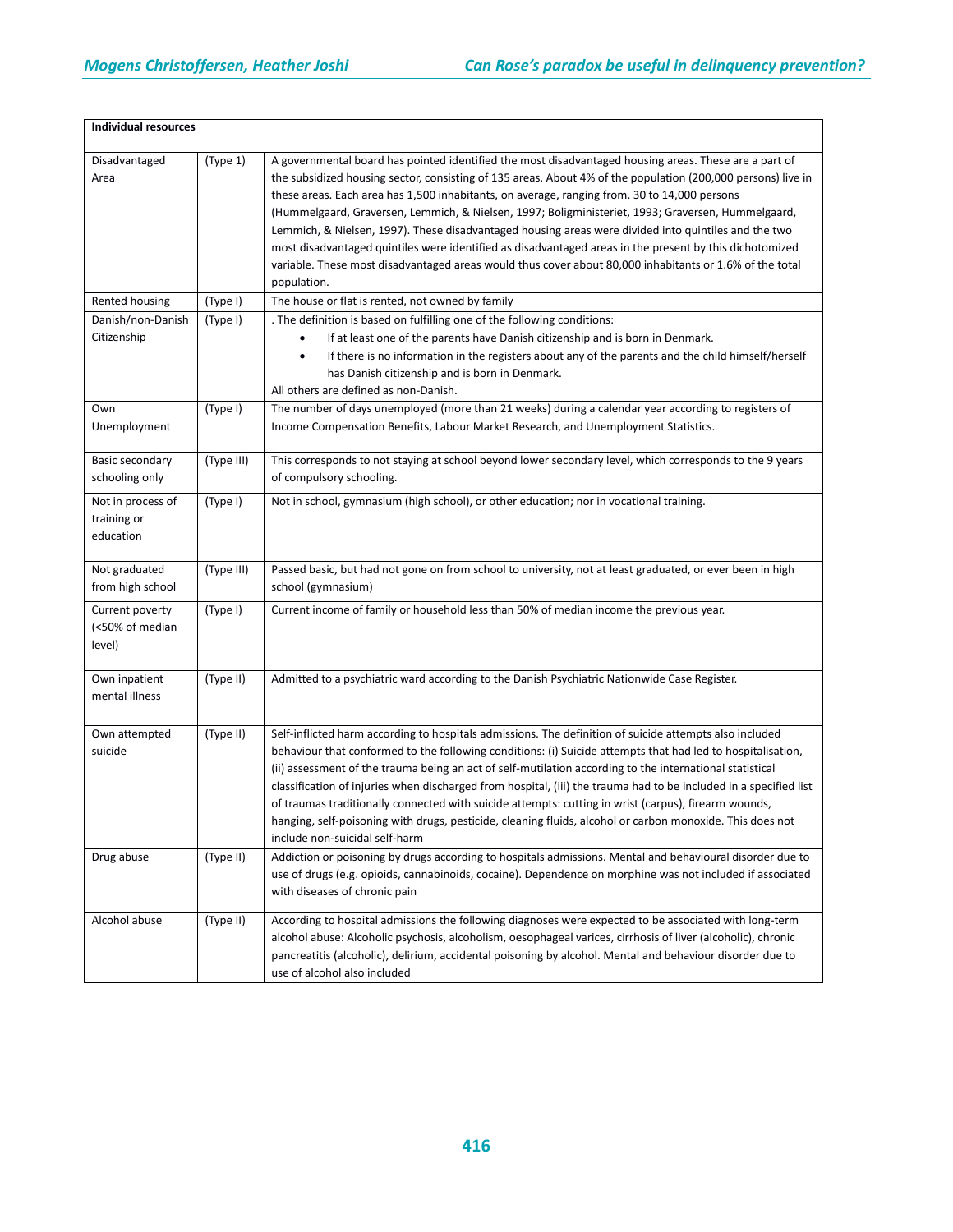### **Appendix B: Statistical model**

The data have been analysed by the discrete time-Cox-model (Allison, 1982). A procedure was carried out to select significant risk factors to give the best possible prediction. Only first contacts with the police are analysed in the Cox-model. The available event history data contains information on events that fell within each calendar year from 1984 to 2006. Individuals' event history is broken up into a set of discrete time units (a calendar year) in which an event either did or did not occur. An event is first contact with the police (arrest, pre-trial detention or charges of crimes).

When the discrete time unit is a calendar year, it is difficult to use continuous-time methods. Problems arise when the time intervals are large enough that more than one individual experiences an event in the same time interval (Allison, 1982). A discrete-time model is more appropriate for the estimation of parameters as it treats each individual history as a set of independent observations. It has been shown that the maximum likelihood estimator can be obtained by treating all the time units for all individuals as though they were independent, when studying first-time events (Allison, 1982).

Each individual is observed until time *t*, at which point either an event occurs or the observation is censored, by reaching the age limit, because of death, or the individual is lost to observation for other reasons. Consequently, individuals were excluded from the case group and controls after the first event. Pooling the non-censored years of all individuals, the person-years, made the numbers at risk. The person-years at risk were constructed for the total birth cohort of 27,840 men and 26,618 women who were living in Denmark in 1998 when they were about 14 years old.

The estimated hazards of first time criminality within the following year are estimated by following equations:

(1) 
$$
\pi(Y=1) = \frac{e^{\beta_0 + \beta_1 + \beta_2 + \dots}}{1 + e^{\beta_0 + \beta_1 + \beta_2 + \dots}}
$$

Weights are estimated by the Greek letter β, and *e* is a constant, which also is the base of the natural logarithm approximately: 2.71828. These estimations are done using the whole database and compared to actual observed criminality based on Police archives. The beta-coefficients are assumed to be constant within the relatively short time-span (1999-2006).

The weights (or parameters) are estimated according to the 'maximum-likelihood' method which gives the best possible prediction based on the most informative risk factors among the available significant factors.

And for each person and each calendar year e.g. 2000, the first time hazards are calculated and named:

 $\pi_{2000}$ .

The hazards for not being 'caught' in year 2000, given that the person had not been 'caught' before, are therefore:

$$
(1 - \pi_{2000}).
$$

The hazard for being 'caught' at least once over the years 1999 to 2006 is one minus the hazards of not being 'caught' any of the years:

(2) 
$$
1 - (1 - \pi_{1999})(1 - \pi_{2000})(1 - \pi_{2001})...(1 - \pi_{2005}).
$$

This will be an estimate of the hazard of reaching the 22nd birthday having been at least once caught by the police.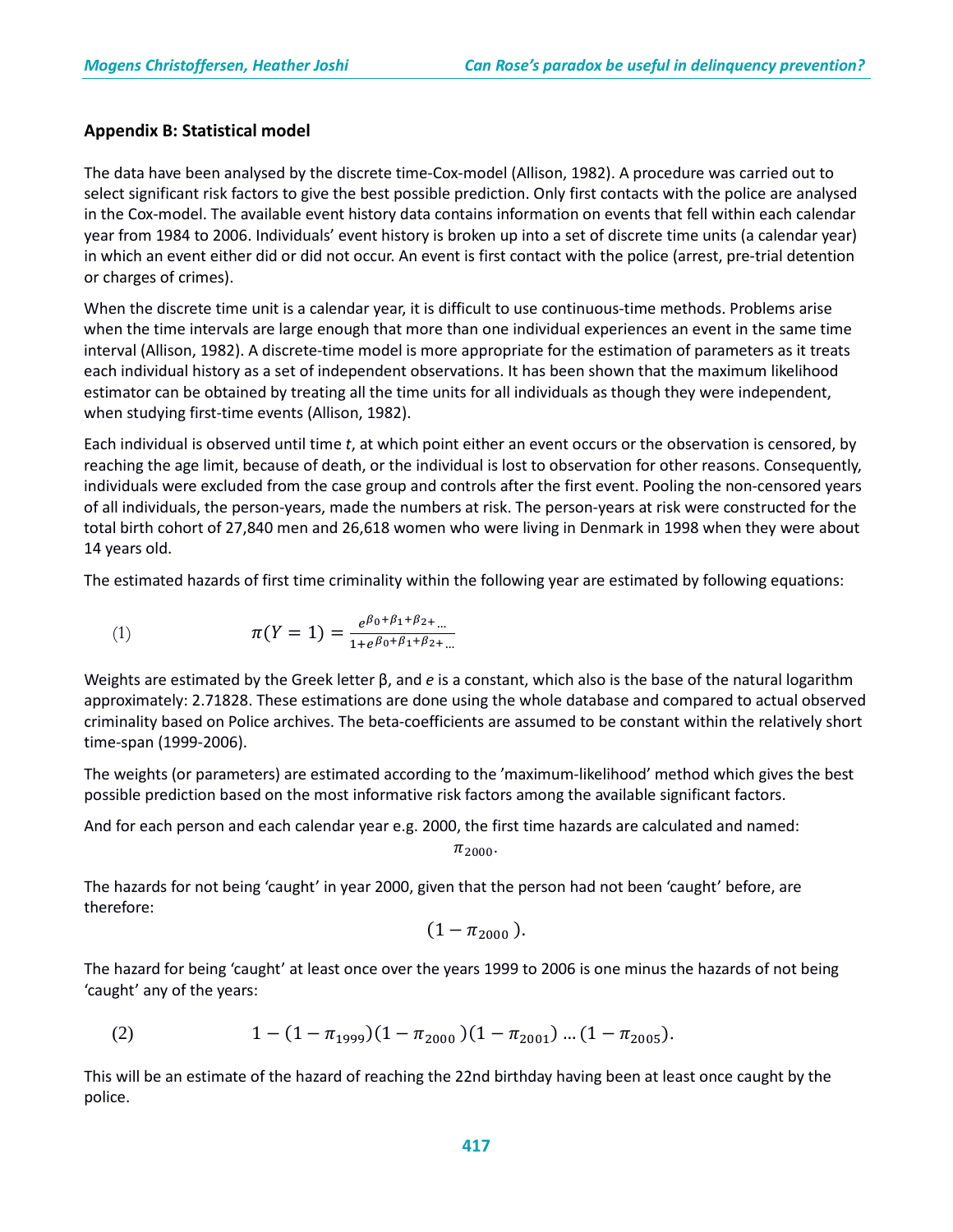|                                              | <b>Odds ratio</b> | 95% Wald Confidence Limits |      |
|----------------------------------------------|-------------------|----------------------------|------|
| 20 year                                      | 0.41              | 0.37                       | 0.46 |
| 19 year                                      | 0.57              | 0.51                       | 0.63 |
| 18 year                                      | 0.80              | 0.74                       | 0.88 |
| 17 year                                      | 0.82              | 0.76                       | 0.89 |
| 16 year                                      | 0.85              | 0.78                       | 0.91 |
| Parental background:                         |                   |                            |      |
| Parental inpatient mental illness            | 1.27              | 1.11                       | 1.46 |
| Parental violence                            | 1.32              | 1.14                       | 1.53 |
| Non-Danish                                   | 1.59              | 1.35                       | 1.88 |
| Mother has no vocational                     | 1.15              | 0.99                       | 1.34 |
| qualification                                |                   |                            |      |
| Parental unemployment >21 weeks              | 1.29              | 1.11                       | 1.49 |
| Child abuse and neglect                      | 1.79              | 1.47                       | 2.19 |
| Family separation                            | 1.72              | 1.52                       | 1.96 |
| Mother teenager                              | 1.31              | 1.08                       | 1.58 |
| Mother convicted                             | 2.56              | 1.72                       | 3.80 |
| Father convicted                             | 1.59              | 1.14                       | 2.22 |
| Location:                                    |                   |                            |      |
| Rented housing (not self-owner)              | 1.26              | 1.11                       | 1.43 |
| Disadvantaged area                           | 1.25              | 0.98                       | 1.60 |
| Individual resources                         |                   |                            |      |
| Not in process of training or                | 1.41              | 1.22                       | 1.62 |
| education                                    |                   |                            |      |
| Not graduated high school                    | 1.77              | 1.51                       | 2.07 |
| Current Poverty (< 50 % of median)           | 1.23              | 1.05                       | 1.45 |
| Own unemployment >21 weeks                   | 1.49              | 1.09                       | 2.03 |
| Focus child in care                          | 1.49              | 1.28                       | 1.74 |
| Substance abuse (alcohol. drugs)             | 2.24              | 1.75                       | 2.88 |
| Own attempted suicide                        | 1.93              | 1.45                       | 2.55 |
| Gender (1=boy; 0=girl)                       | 4.01              | 3.15                       | 5.10 |
| Interaction term:                            |                   |                            |      |
| Male*(Parental mental illness)               | 0.83              | 0.71                       | 0.97 |
| Male*(did not pass basic secondary<br>level) | 1.66              | 1.23                       | 2.25 |
| Male*(Mother convicted)                      | 0.56              | 0.33                       | 0.93 |
| Male*(Attempted suicide)                     | 0.67              | 0.45                       | 1.00 |

## **Appendix C: Estimates of Discrete Cox Model 2 (table 2) of first-time crime events when interactions with gender included**

Note: All interaction terms were included in the model, but only significant interaction terms shown in the table.